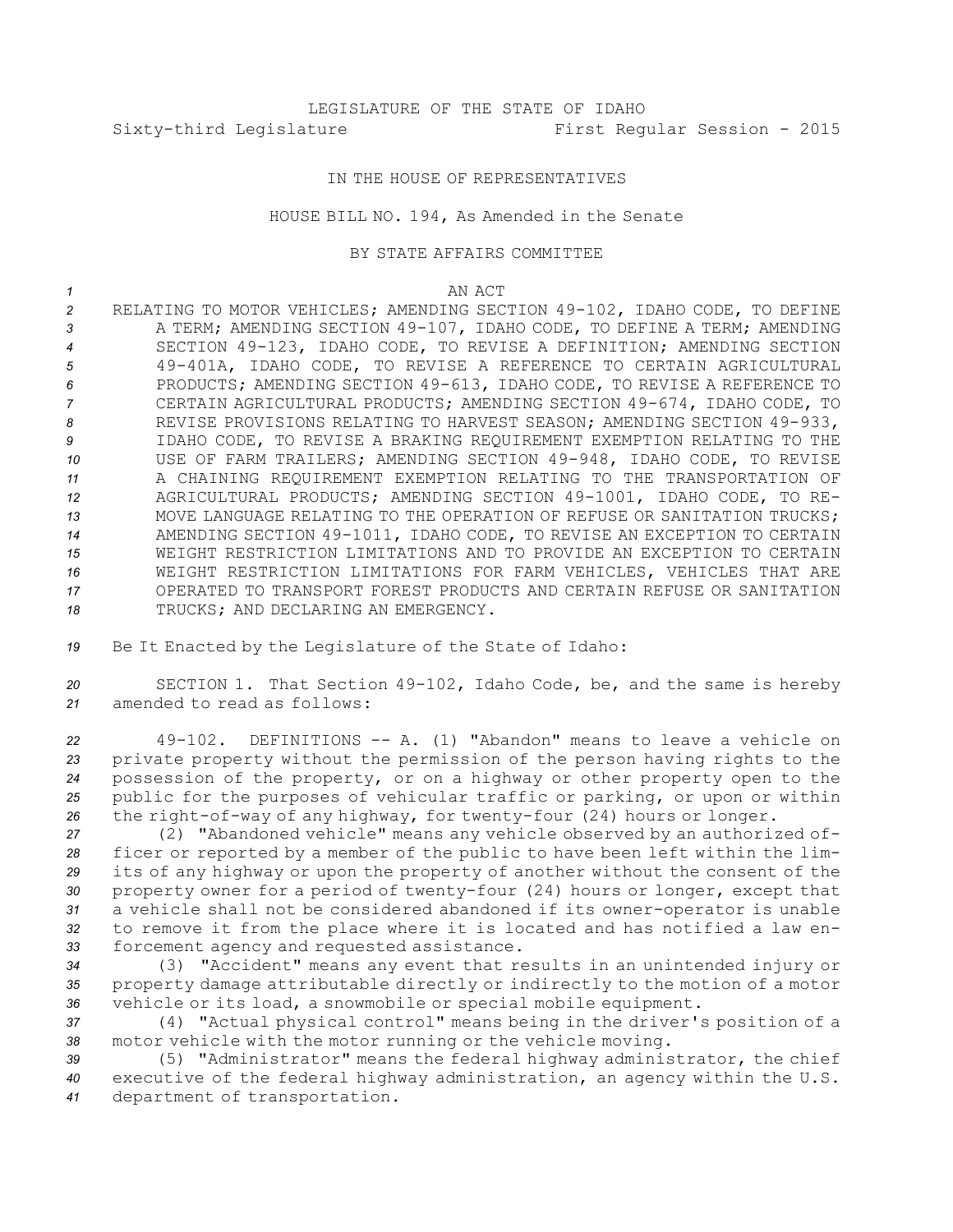(6) "Age of <sup>a</sup> motor vehicle" means the age determined by subtracting the manufacturer's year designation of the vehicle from the year in which the designated registration fee is paid. If the vehicle has the same manufac- turer's year designation as the year in which the fee is paid, or if <sup>a</sup> vehicle has <sup>a</sup> manufacturer's year designation later than the year in which the fee is paid, the vehicle shall be deemed to be one (1) year old. (7) "Agricultural products" means the following unprocessed products: (a) Agricultural, horticultural, floricultural and viticultural prod-*9* ucts; (b) Fruits and vegetable products; (c) Field grains, seeds, hay, sod and nursery stock, and other plants, 12 plant products, plant byproducts, plant waste and plant compost; (d) Livestock, dairy animals, swine, furbearing animals, poultry, eggs, fish and other aquatic species; (e) Other animals, animal products and animal byproducts, animal waste and animal compost; and (f) Bees, bee products and bee byproducts. (8) "Air-conditioning equipment" means mechanical vapor compression refrigeration equipment which is used to cool the driver's or passenger com- partment of any motor vehicle. (89) "Alcohol or alcoholic beverage" means: (a) Beer as defined in 26 U.S.C. section 5052(a), of the Internal Rev- enue Code; (b) Wine of not less than one-half of one percent (.005%) of alcohol by volume; or (c) Distilled spirits as defined in section 5002(a)(8), of the Internal Revenue Code. (910) "Alley" means <sup>a</sup> public way of limited use intended only to provide access to the rear or side of lots or buildings in urban districts. (101) "All-terrain vehicle" or "ATV" means an all-terrain vehicle or ATV as defined in section 67-7101, Idaho Code. (112) "Amateur radio operator." (See "Radio operator, amateur," sec- tion 49-119, Idaho Code) (123) "Ambulance" means <sup>a</sup> motor vehicle designed and used primarily for the transportation of injured, sick, or deceased persons, on stretchers, cots, beds, or other devices for carrying persons in <sup>a</sup> prone position. (134) "Applicant" means an individual who applies to obtain, transfer, upgrade, or renew <sup>a</sup> driver's license. (145) "Approved driver training course" means <sup>a</sup> training course from <sup>a</sup> school licensed under the provisions of chapter 21 of this title or <sup>a</sup> driver training course approved by another United States jurisdiction provided the course was taken while an individual was <sup>a</sup> resident of that United States ju- risdiction. (156) "Approved testing agency" means <sup>a</sup> person, firm, association, partnership or corporation approved by the director of the Idaho state po- lice which is: (a) In the business of testing equipment and systems; (b) Recognized by the director as being qualified and equipped to do ex-

*<sup>49</sup>* perimental testing; and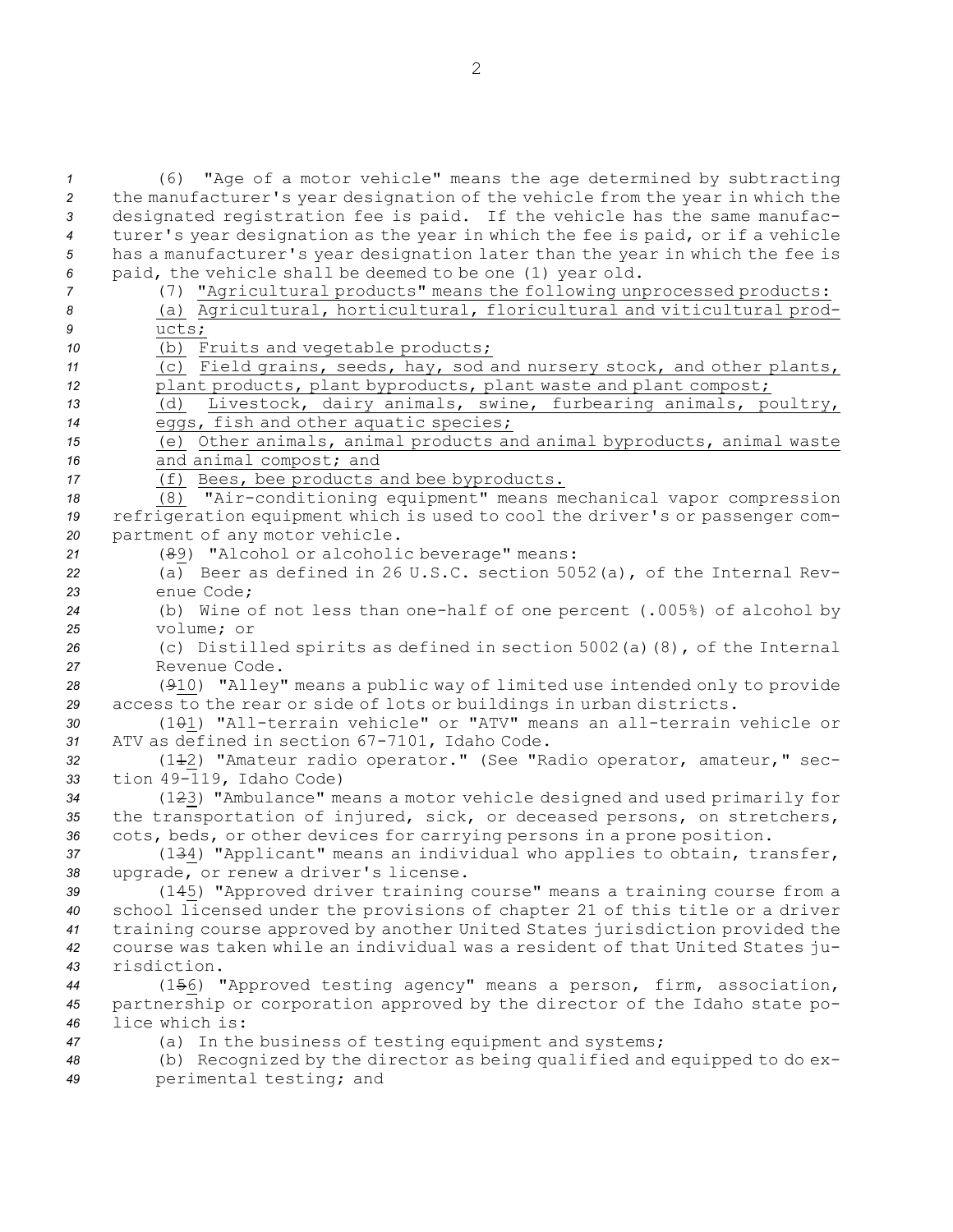*<sup>1</sup>* (c) Not under the jurisdiction or control of any single manufacturer or *<sup>2</sup>* supplier for an affected industry.

*<sup>3</sup>* (167) "Armed forces" means the army, navy, marine corps, coast guard and *4* the air force of the United States.

*<sup>5</sup>* (178) "Authorized emergency vehicle." (See "Vehicle," section 49-123, *6* Idaho Code)

 (189) "Authorized officer" means any member of the Idaho state police, or any regularly employed and salaried deputy sheriff, or other county em- ployee designated to perform the function of removing abandoned vehicles or junk vehicles by the board of county commissioners of the county in which <sup>a</sup> vehicle is located, or any regularly employed and salaried city peace of- ficer or other city employee designated to perform the function of removing abandoned vehicles or junk vehicles by the city council, or <sup>a</sup> qualified per- son deputized or appointed by the proper authority as reserve deputy sheriff or city policeman, authorized within the jurisdiction in which the abandoned vehicle or junk vehicle is located.

 (1920) "Authorized transportation department employee" means any em- ployee appointed by the board to perform duties relating to enforcement of vehicle laws as have been specifically defined and approved by order of the board (see section 40-510, Idaho Code).

*<sup>21</sup>* (201) "Auto transporter" means <sup>a</sup> vehicle combination constructed for *<sup>22</sup>* the purpose of transporting vehicles.

*<sup>23</sup>* SECTION 2. That Section 49-107, Idaho Code, be, and the same is hereby *24* amended to read as follows:

 49-107. DEFINITIONS -- F. (1) "Factory branch" means <sup>a</sup> branch office maintained by <sup>a</sup> person who manufactures or assembles vehicles for sale to distributors or to dealers, or for directing or supervising, in whole or in part, its representatives.

 (2) "Factory representative" means any person and each officer and em- ployee engaged as <sup>a</sup> representative of <sup>a</sup> manufacturer of vehicles or by <sup>a</sup> fac- tory branch for the purpose of making or promoting <sup>a</sup> sale of their vehicles, or for supervising or contacting their dealers or prospective dealers.

 (3) "Farm tractor" means every motor vehicle designed or adapted and used primarily as <sup>a</sup> farm implement power unit operated with or without other farm implements attached in any manner consistent with the structural design of that power unit.

*<sup>37</sup>* (4) "Farm vehicle." (See "Vehicle," section 49-123, Idaho Code)

 (5) "Federal motor vehicle safety standards (FMVSS)" means those safety standards established by the national highway traffic safety admin- istration, under title 49 CFR part 500-599, for the safe construction and manufacturing of self-propelled motorized vehicles for operation on public highways. Such vehicles as originally designed and manufactured shall be so certified by the manufacturer to meet the federal motor vehicle safety standards or the standards in force for <sup>a</sup> given model year or as certified by the national highway traffic safety administration.

*<sup>46</sup>* (6) "Felony" means any offense under state or federal law that is pun-*<sup>47</sup>* ishable by death or imprisonment for <sup>a</sup> term exceeding one (1) year.

*<sup>48</sup>* (7) "Fifth wheel trailer." (See "Trailer," section 49-121, Idaho Code)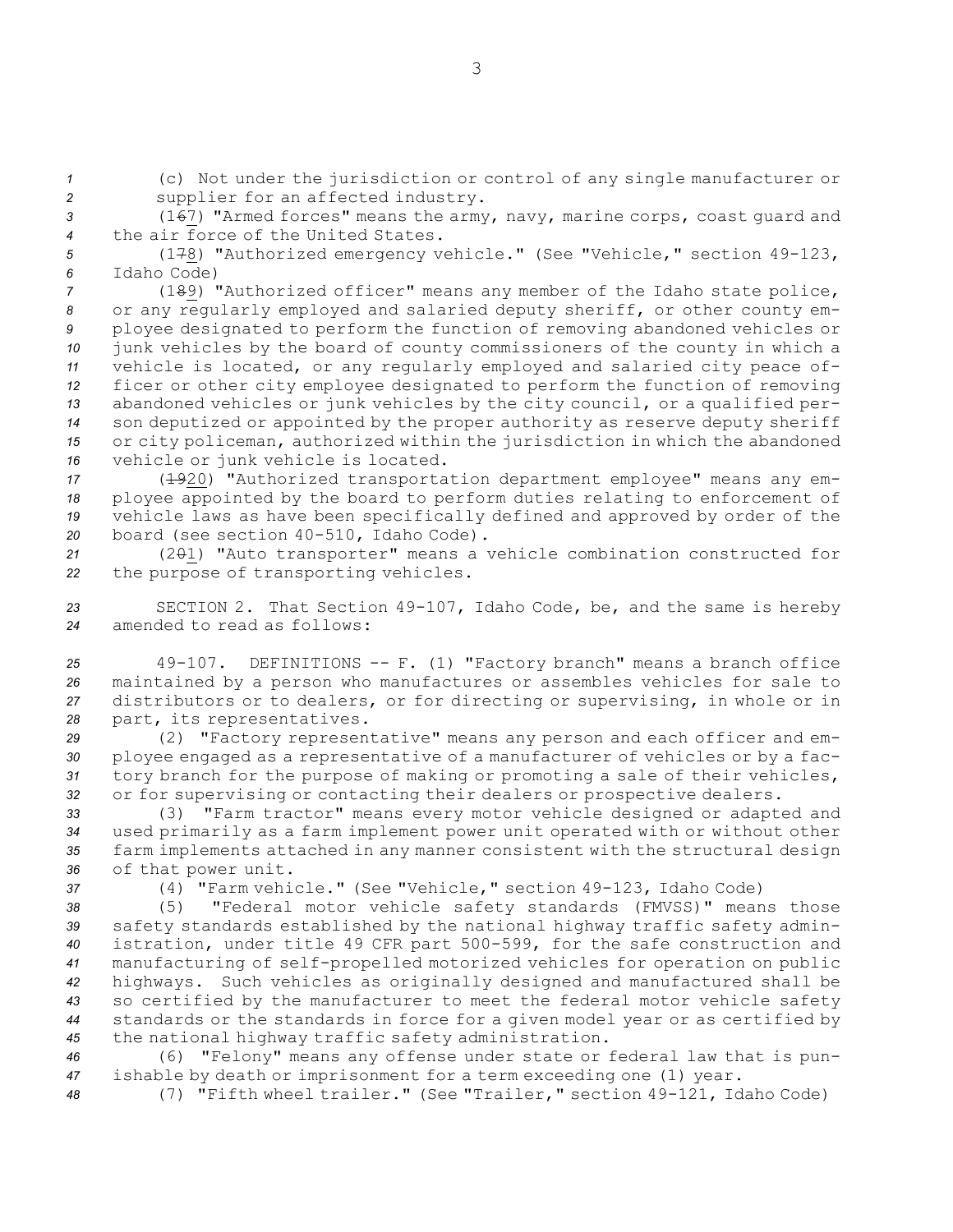*<sup>1</sup>* (8) "Financial institution" means any bank that is authorized to do *<sup>2</sup>* business in the state of Idaho and any other financial institution that is *<sup>3</sup>* registered with the department of finance.

*<sup>4</sup>* (9) "Flammable liquid" means any liquid which has <sup>a</sup> flash point of 70 *<sup>5</sup>* degrees Fahrenheit, or less, as determined by <sup>a</sup> tagliabue or equivalent *<sup>6</sup>* closed-cup test device.

*<sup>7</sup>* (10) "Fleet" means one (1) or more apportionable vehicles.

 (11) "Fleet registration" means an optional form of registration through the department rather than <sup>a</sup> county assessor for registration of twenty-five (25) or more commercial or farm vehicles or any combination thereof. This registration is not an option for fleets of rental vehicles. Terms and conditions are further specified in section 49-434(5), Idaho Code.

*<sup>13</sup>* (12) "Fold down camping trailer." (See "Trailer," section 49-121, Idaho *14* Code)

*<sup>15</sup>* (13) "Foreign vehicle." (See "Vehicle," section 49-123, Idaho Code)

 (14) "Forest products" means all products derived from trees including, but not limited to, saw logs, veneer logs, poles, cedar products, pulp logs, fence posts, wood chips and every form into which <sup>a</sup> fallen tree may be cut before it is manufactured into lumber or run through <sup>a</sup> processing mill or cut into cordwood, stove wood or hewn ties.

 (15) "Franchise" means <sup>a</sup> sales, service and parts agreement or any other contract or agreement between <sup>a</sup> dealer and <sup>a</sup> manufacturer of new vehicles or its distributor or factory branch by which the dealer is authorized to engage in the business of selling any specified make or makes of new vehicles.

 (156) "Full-time salesman" means any person employed as <sup>a</sup> vehicle salesman on behalf of <sup>a</sup> dealer for thirty (30) or more hours per week, and who sells, purchases, exchanges or negotiates for the sale, purchase or exchange of five (5) or more vehicles during each year in which his license is in ef-*29* fect.

*<sup>30</sup>* SECTION 3. That Section 49-123, Idaho Code, be, and the same is hereby *31* amended to read as follows:

 49-123. DEFINITIONS -- V. (1) "Variable load suspension axle" means an axle or axles designed to support <sup>a</sup> part of the vehicle and load and which can be regulated to vary the amount of load supported by such an axle or axles and which can be deployed or lifted by the operator of the vehicle. (See also section 49-117, Idaho Code)

*<sup>37</sup>* (a) "Fully raised" means that the variable load suspension axle is in *<sup>38</sup>* an elevated position preventing the tires on such axle from having any *<sup>39</sup>* contact with the roadway.

*<sup>40</sup>* (b) "Fully deployed" means that the variable load suspension axle is *<sup>41</sup>* supporting <sup>a</sup> portion of the weight of the loaded vehicle as controlled *<sup>42</sup>* by the preset pressure regulator valve.

*43* (2) "Vehicle" means:

*<sup>44</sup>* (a) General. Every device in, upon, or by which any person or property *<sup>45</sup>* is or may be transported or drawn upon <sup>a</sup> highway, excepting devices used *<sup>46</sup>* exclusively upon stationary rails or tracks.

*<sup>47</sup>* (b) Assembled vehicle or vessel. <sup>A</sup> vehicle or vessel, not including <sup>a</sup> *<sup>48</sup>* salvage vehicle or vessel, that has been constructed using major compo-*<sup>49</sup>* nent parts from two (2) or more vehicles or vessels or that has been re-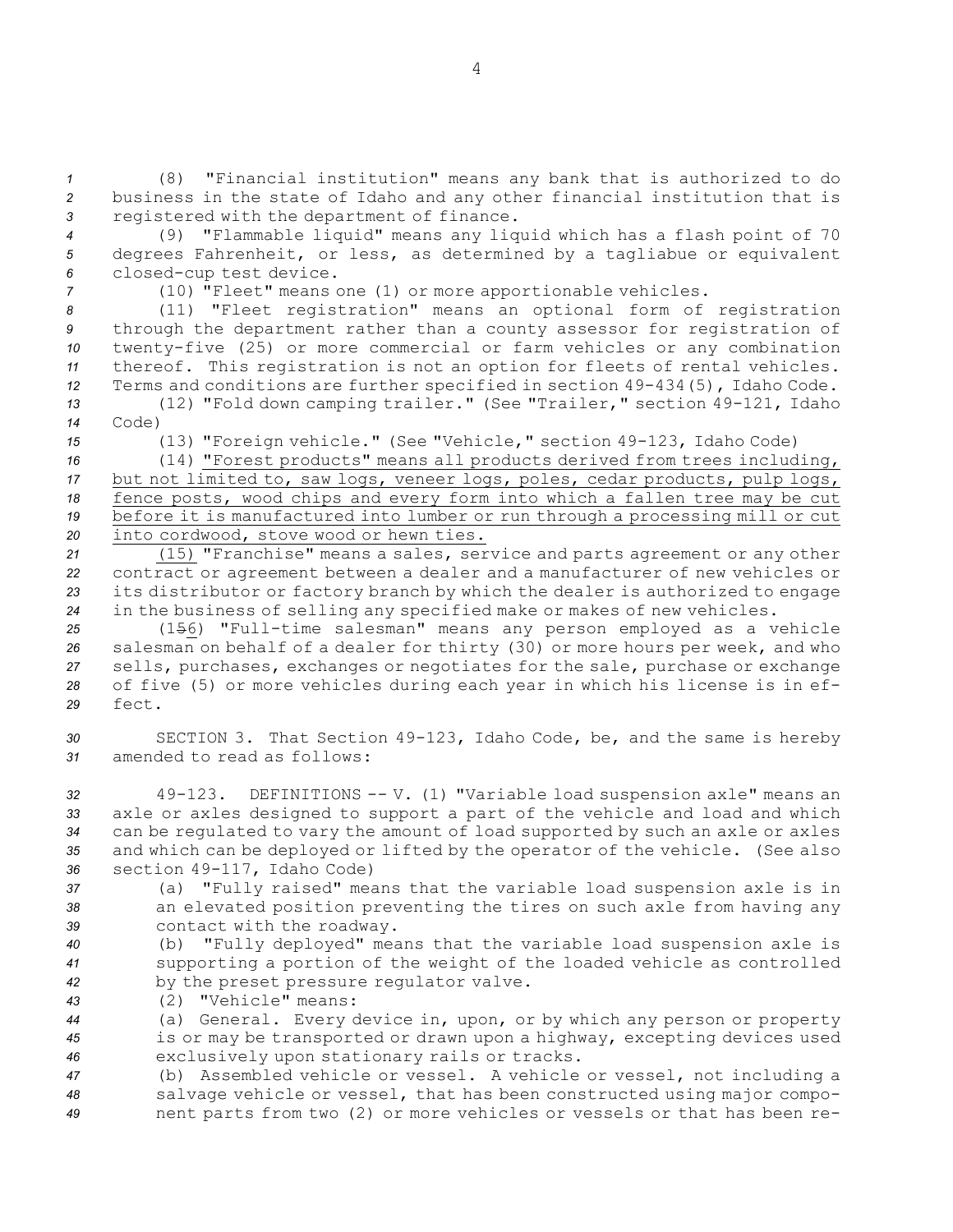paired using new factory major component parts so that the resulting ve- hicle or vessel has the same appearance as <sup>a</sup> vehicle or vessel that was manufactured under <sup>a</sup> specific make and model by <sup>a</sup> manufacturer. <sup>A</sup> vehi- cle or vessel utilizing <sup>a</sup> kit for the entire body or <sup>a</sup> glider kit vehicle is not an assembled vehicle.

 (c) Authorized emergency vehicle. Vehicles operated by any fire department or law enforcement agency of the state of Idaho or any po- litical subdivision of the state, ambulances, vehicles belonging to personnel of voluntary fire departments while in performance of offi- cial duties only, vehicles belonging to, or operated by EMS personnel certified or otherwise recognized by the EMS bureau of the Idaho depart- ment of health and welfare while in the performance of emergency medical services, sheriff's search and rescue vehicles which are under the im- mediate supervision of the county sheriff, wreckers which are engaged in motor vehicle recovery operations and are blocking part or all of one (1) or more lanes of traffic, other emergency vehicles designated by the director of the Idaho state police or vehicles authorized by the Idaho transportation board and used in the enforcement of laws specified in section 40-510, Idaho Code, pertaining to vehicles of ten thousand (10,000) pounds or greater.

 (d) Commercial vehicle or commercial motor vehicle. For the purposes of chapters 3 and 9 of this title, driver's licenses and vehicle equip- ment, <sup>a</sup> motor vehicle or combination of motor vehicles designed or used to transport passengers or property if the motor vehicle:

 (i) Has <sup>a</sup> manufacturer's gross combination weight rating (GCWR) in excess of twenty-six thousand (26,000) pounds inclusive of <sup>a</sup> towed unit with <sup>a</sup> manufacturer's gross vehicle weight rating (GVWR) of more than ten thousand (10,000) pounds; or

*<sup>29</sup>* (ii) Has <sup>a</sup> manufacturer's gross vehicle weight rating (GVWR) in *<sup>30</sup>* excess of twenty-six thousand (26,000) pounds; or

- *<sup>31</sup>* (iii) Is designed to transport sixteen (16) or more people, in-*<sup>32</sup>* cluding the driver; or
- *<sup>33</sup>* (iv) Is of any size and is used in the transportation of materials *<sup>34</sup>* found to be hazardous for the purposes of the hazardous material *<sup>35</sup>* transportation act and which require the motor vehicle to be plac-*<sup>36</sup>* arded under the hazardous materials regulations (49 CFR part 172, *<sup>37</sup>* subpart F).

 For the purposes of chapter 4, title 49, Idaho Code, motor vehicle registration, <sup>a</sup> vehicle or combination of vehicles of <sup>a</sup> type used or maintained for the transportation of persons for hire, compensation or profit, or the transportation of property for the owner of the vehicle, or for hire, compensation, or profit, and shall include fixed load spe- cially constructed vehicles exceeding the limits imposed by chapter 10, title 49, Idaho Code, and including drilling rigs, construction, drilling and wrecker cranes, log jammers, log loaders, and similar vehicles which are normally operated in an overweight or oversize condition or both, but shall not include those vehicles registered pur- suant to sections 49-402 and 49-402A, Idaho Code, or exempted by section 49-426, Idaho Code. <sup>A</sup> motor vehicle used in <sup>a</sup> ridesharing arrangement that has <sup>a</sup> seating capacity for not more than fifteen (15) persons,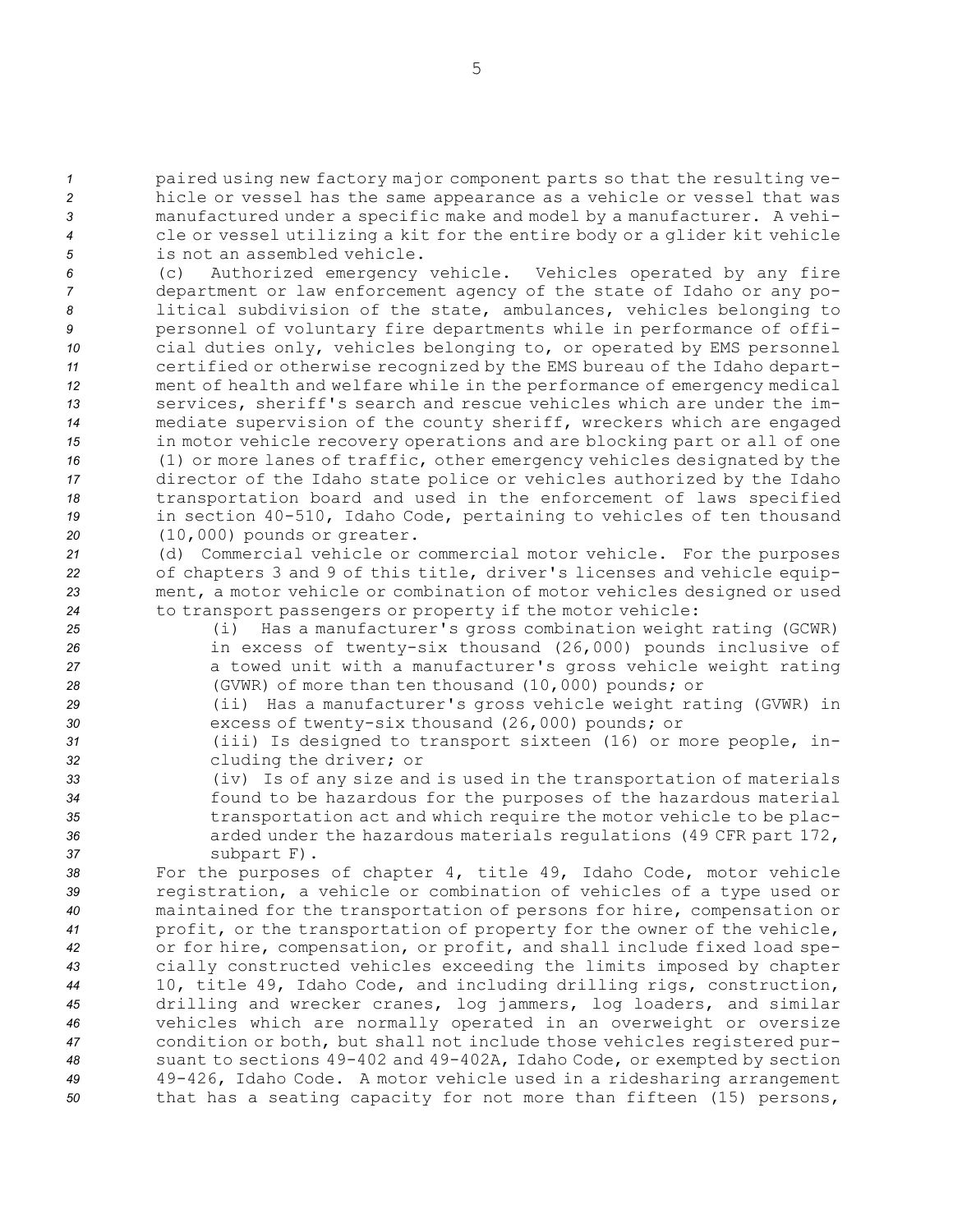*<sup>1</sup>* including the driver, shall not be <sup>a</sup> "commercial vehicle" under the pro-*<sup>2</sup>* visions of this title relating to equipment requirements, rules of the *<sup>3</sup>* road, or registration.

 (e) Farm vehicle. <sup>A</sup> vehicle or combination of vehicles owned by <sup>a</sup> farmer or rancher, or by their designated agent, which are operated over public highways, and used exclusively to transport unprocessed agri-7 cultural<sub>7</sub> dairy or livestock products raised, owned and or grown by the owner of the vehicle to market or place of storage; and shall include the transportation by the farmer or rancher of any equipment, supplies or products purchased by that farmer or rancher for his own use, and used in the farming or ranching operation or used by <sup>a</sup> farmer partly in transporting agricultural products or livestock from the farm of an- other farmer that were originally grown or raised on the farm, or when used partly in transporting agricultural supplies, equipment, materi- als or livestock to the farm of another farmer for use or consumption on the farm but not transported for hire, and shall not include vehicles of husbandry or vehicles registered pursuant to sections 49-402 and 49-402A, Idaho Code.

 (f) Foreign vehicle. Every vehicle of <sup>a</sup> type required to be registered under the provisions of this title brought into this state from another state, territory or country other than in the ordinary course of busi- ness by or through <sup>a</sup> manufacturer or dealer and not registered in this *23* state.

 (g) Glider kit vehicle. Every large truck manufactured from <sup>a</sup> kit man- ufactured by <sup>a</sup> manufacturer of large trucks which consists of <sup>a</sup> frame, cab complete with wiring, instruments, fenders and hood and front axles and wheels. The "glider kit" is made into <sup>a</sup> complete assembly by the ad-dition of the engine, transmission, rear axles, wheels and tires.

 (h) Motor vehicle. Every vehicle which is self-propelled, and for the purpose of titling and registration meets federal motor vehicle safety standards as defined in section 49-107, Idaho Code. Motor vehicle does not include vehicles moved solely by human power, electric personal as- sistive mobility devices and motorized wheelchairs or other such vehi- cles that are specifically exempt from titling or registration require-ments under title 49, Idaho Code.

 (i) Multipurpose passenger vehicle (MPV). For the purposes of section 49-966, Idaho Code, <sup>a</sup> motor vehicle designed to carry ten (10) or fewer persons which is constructed either on <sup>a</sup> truck chassis or with special features for occasional off-road operation.

 (j) Neighborhood electric vehicle (NEV). <sup>A</sup> self-propelled, electri- cally powered, four-wheeled motor vehicle which is emission free and conforms to the definition and requirements for low-speed vehicles as adopted in the federal motor vehicle safety standards for low-speed ve- hicles under federal regulations at 49 CFR part 571. An NEV shall be ti- tled, registered and insured according to law as provided respectively in chapters 4, 5 and 12, title 49, Idaho Code, and shall only be operated by <sup>a</sup> licensed driver. Operation of an NEV on <sup>a</sup> highway shall be allowed as provided in section 49-663, Idaho Code.

*<sup>49</sup>* (k) Noncommercial vehicle. For the purposes of chapter 4, title 49, *<sup>50</sup>* Idaho Code, motor vehicle registration, <sup>a</sup> noncommercial vehicle shall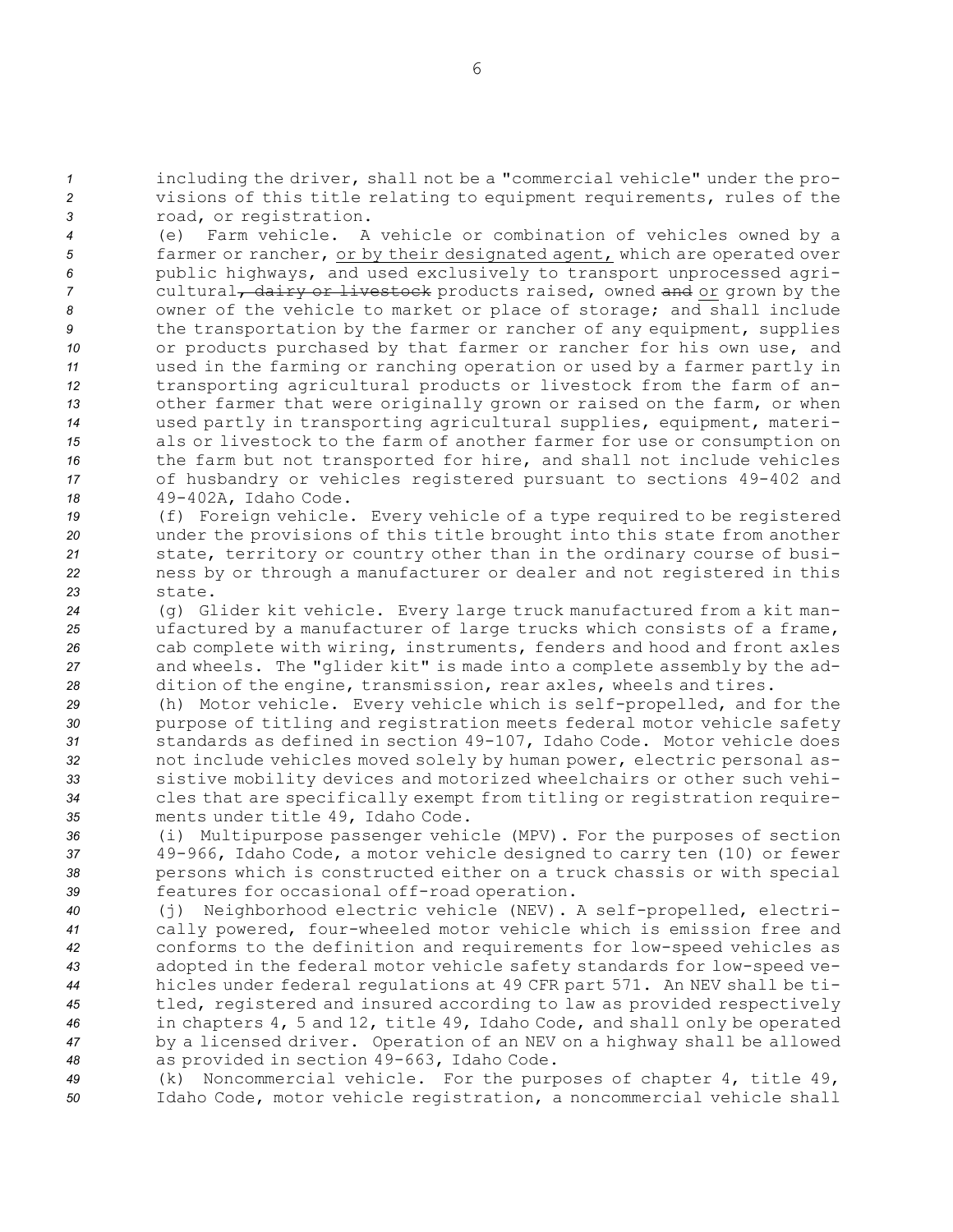not include those vehicles required to be registered under sections 49-402 and 49-402A, Idaho Code, and means all other vehicles or combi- nations of vehicles which are not commercial vehicles or farm vehicles, but shall include motor homes. A noncommercial vehicle shall include those vehicles having <sup>a</sup> combined gross weight not in excess of sixty thousand (60,000) pounds and not held out for hire, used for purposes related to private use and not used in the furtherance of <sup>a</sup> business or occupation for compensation or profit or for transporting goods for other than the owner.

*<sup>10</sup>* (l) Passenger car. For the purposes of section 49-966, Idaho Code, <sup>a</sup> *<sup>11</sup>* motor vehicle, except <sup>a</sup> multipurpose passenger vehicle, motorcycle or *<sup>12</sup>* trailer, designed to carry ten (10) or fewer persons.

 (m) Rebuilt salvage vehicle or vessel. Every vehicle or vessel previ- ously determined or declared to be <sup>a</sup> salvage vehicle that has been re- built or repaired using like make and model parts and visually appears as <sup>a</sup> vehicle or vessel that was originally constructed under <sup>a</sup> distinc- tive manufacturer. This includes <sup>a</sup> salvage vehicle or vessel which is damaged to the extent that <sup>a</sup> "rebuilt salvage" brand is required to be added to the title.

 (n) Replica vehicle or vessel. <sup>A</sup> vehicle or vessel made to replicate any vehicle or vessel previously manufactured, using metal, fiberglass or other composite materials. Replica vehicles must look like the orig- inal vehicle being replicated but may use <sup>a</sup> more modern drive train. At <sup>a</sup> minimum, replica vehicles shall meet the same federal motor vehicle safety and emission standards in effect for the year and type of vehicle being replicated.

 (o) Salvage vehicle or vessel. Any vehicle or vessel for which <sup>a</sup> sal- vage certificate of title, salvage bill of sale or other documentation has been issued showing evidence that the vehicle or vessel has been de- clared salvage or which has been damaged to the extent that the owner, or an insurer, or other person acting on behalf of the owner, determines that the cost of parts and labor minus the salvage value makes it uneco- nomical to repair or rebuild. When an insurance company has paid money or has made other monetary settlement as compensation for <sup>a</sup> total loss of any vehicle or vessel, such vehicle shall be considered to be <sup>a</sup> sal-vage vehicle or vessel.

 (p) Specially constructed vehicle or vessel. Every vehicle or vessel of <sup>a</sup> type required to be registered not originally constructed under <sup>a</sup> distinctive name, make, model or type by <sup>a</sup> generally recognized man- ufacturer of vehicles or vessels and not materially altered from its original construction and cannot be visually identified as <sup>a</sup> vehicle or vessel produced by <sup>a</sup> particular manufacturer. This includes:

*<sup>43</sup>* (i) <sup>A</sup> vehicle or vessel that has been structurally modified so *<sup>44</sup>* that it does not have the same appearance as <sup>a</sup> similar vehicle or *45* vessel from the same manufacturer; or

*<sup>46</sup>* (ii) <sup>A</sup> vehicle or vessel that has been constructed entirely from *<sup>47</sup>* homemade parts and materials not obtained from other vehicles or *48* vessels; or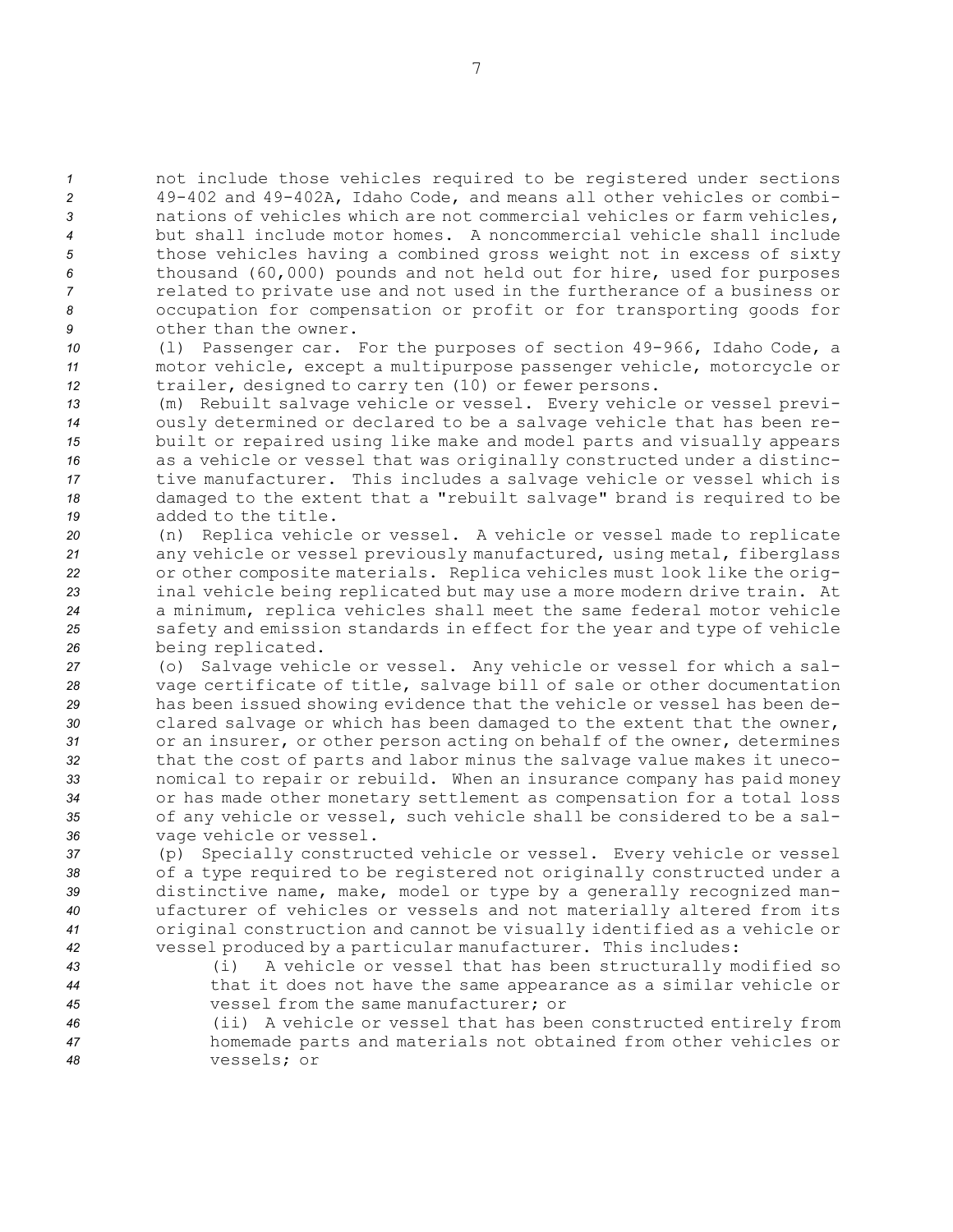| $\overline{1}$<br>$\overline{c}$<br>$\mathbf{3}$<br>$\overline{4}$ | (iii) A vehicle or vessel that has been constructed by using major<br>component parts from one (1) or more manufactured vehicles or ves-<br>sels and cannot be identified as a specific make or model; or<br>(iv) A vehicle or vessel constructed by the use of a custom kit |
|--------------------------------------------------------------------|------------------------------------------------------------------------------------------------------------------------------------------------------------------------------------------------------------------------------------------------------------------------------|
| $\sqrt{5}$<br>6                                                    | that cannot be visually identified as a specific make or model.<br>All specially constructed vehicles of a type required to be reg-                                                                                                                                          |
| $\overline{7}$                                                     | istered shall be certified by the owner to meet all applicable                                                                                                                                                                                                               |
| 8                                                                  | federal motor vehicle safety standards in effect at the time con-                                                                                                                                                                                                            |
| 9                                                                  | struction is completed, and all requirements of chapter 9, title                                                                                                                                                                                                             |
| 10                                                                 | 49, Idaho Code.                                                                                                                                                                                                                                                              |
| 11                                                                 | (q) Specialty off-highway vehicle. A specialty off-highway vehicle as                                                                                                                                                                                                        |
| 12                                                                 | defined in section 67-7101, Idaho Code.                                                                                                                                                                                                                                      |
| 13                                                                 | $(r)$ Tank vehicle.                                                                                                                                                                                                                                                          |
| 14                                                                 | Any commercial motor vehicle transporting, or designed to<br>(i)                                                                                                                                                                                                             |
| 15                                                                 | transport, any liquid or gaseous materials within:                                                                                                                                                                                                                           |
| 16<br>17                                                           | 1. A tank that is either permanently or temporarily attached<br>or secured to the vehicle or chassis and has a rated capacity                                                                                                                                                |
| 18                                                                 | of one thousand (1,000) gallons or more; or                                                                                                                                                                                                                                  |
| 19                                                                 | 2. Multiple tanks either permanently or temporarily at-                                                                                                                                                                                                                      |
| 20                                                                 | tached or secured, when the aggregate rated capacity of                                                                                                                                                                                                                      |
| 21                                                                 | those tanks is one thousand $(1,000)$ gallons or more, as de-                                                                                                                                                                                                                |
| 22                                                                 | termined by adding the capacity of each individual tank with                                                                                                                                                                                                                 |
| 23                                                                 | a capacity of more than one hundred nineteen (119) gallons.                                                                                                                                                                                                                  |
| 24                                                                 | If a commercial motor vehicle transports one (1) or more<br>$(i$ i)                                                                                                                                                                                                          |
| 25                                                                 | tanks that are manifested either as empty or as residue and that                                                                                                                                                                                                             |
| 26                                                                 | are actually empty or contain only residue, those tanks shall not<br>be considered in determining whether the vehicle is a tank vehi-                                                                                                                                        |
| 27<br>28                                                           | cle.                                                                                                                                                                                                                                                                         |
| 29                                                                 | (s) Total loss vehicle. Every vehicle that is deemed to be uneconomi-                                                                                                                                                                                                        |
| 30                                                                 | cal to repair. A total loss shall occur when an insurance company or any                                                                                                                                                                                                     |
| 31                                                                 | other person pays or makes other monetary settlement to the owner when                                                                                                                                                                                                       |
| 32                                                                 | it is deemed to be uneconomical to repair the damaged vehicle. The com-                                                                                                                                                                                                      |
| 33                                                                 | pensation for total loss as defined herein shall not include payments                                                                                                                                                                                                        |
| 34                                                                 | by an insurer or other person for medical care, bodily injury, vehicle                                                                                                                                                                                                       |
| 35                                                                 | rental or for anything other than the amount paid for the actual damage<br>to the vehicle.                                                                                                                                                                                   |
| 36<br>37                                                           | (3) "Vehicle identification number." (See "identifying number," sec-                                                                                                                                                                                                         |
| 38                                                                 | tion 49-110, Idaho Code)                                                                                                                                                                                                                                                     |
| 39                                                                 | (4) "Vehicle salesman" means any person who, for a salary, commission                                                                                                                                                                                                        |
| 40                                                                 | or compensation of any kind, is employed either directly or indirectly, or                                                                                                                                                                                                   |
| 41                                                                 | regularly or occasionally by any dealer to sell, purchase or exchange, or to                                                                                                                                                                                                 |
| 42                                                                 | negotiate for the sale, purchase or exchange of vehicles. (See also "full-                                                                                                                                                                                                   |
| 43                                                                 | time salesman, " section 49-107, Idaho Code, and "part-time salesman, " sec-                                                                                                                                                                                                 |
| 44                                                                 | tion 49-117, Idaho Code)                                                                                                                                                                                                                                                     |
| 45                                                                 | (5) "Vessel." (See section 67-7003, Idaho Code)                                                                                                                                                                                                                              |
| 46                                                                 | (6) "Veteran." (See section 65-502, Idaho Code)<br>(7) "Violation" means a conviction of a misdemeanor charge involving a                                                                                                                                                    |
| 47<br>48                                                           | moving traffic violation, or an admission or judicial determination of the                                                                                                                                                                                                   |
| 49                                                                 | commission of an infraction involving a moving traffic infraction, except                                                                                                                                                                                                    |
| 50                                                                 | bicycle infractions.                                                                                                                                                                                                                                                         |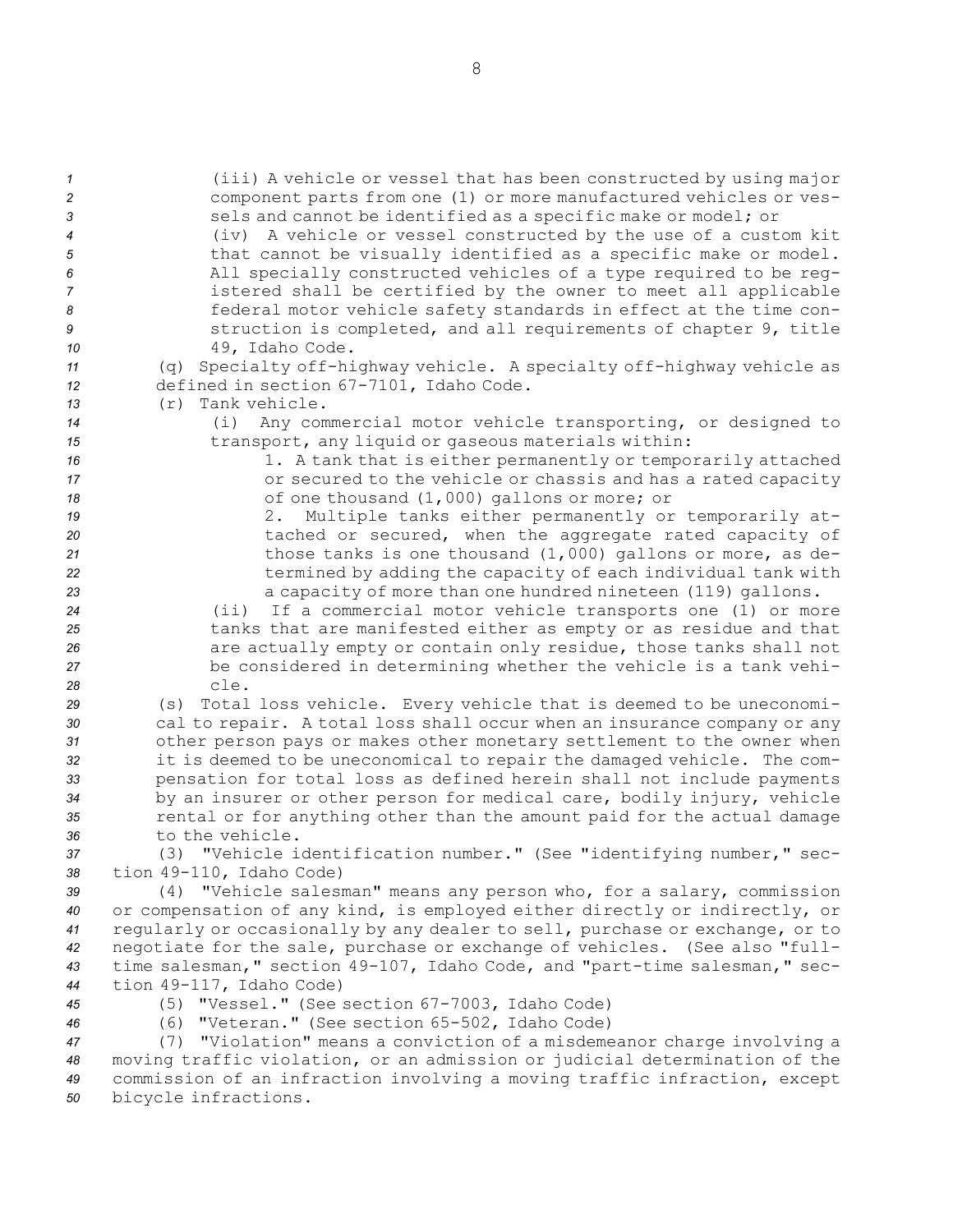*<sup>1</sup>* SECTION 4. That Section 49-401A, Idaho Code, be, and the same is hereby *2* amended to read as follows:

 49-401A. OWNER TO SECURE REGISTRATION FROM A COUNTY ASSESSOR OR THE DEPARTMENT. (1) Every owner of <sup>a</sup> motor vehicle, trailer or semitrailer who intends to operate the vehicle upon any highway in this state shall before the same is so operated, apply to <sup>a</sup> county assessor and obtain registration for vehicles in sections 49-402(1) through (3), 49-402A, 49-402B and 49-422, Idaho Code. All others shall be obtained from the department except as pro- vided in subsection (2) of this section. Owners of vehicles specified in section 49-426, Idaho Code, are exempt from the provisions of this section. Owners of vehicles operating on <sup>a</sup> temporary basis as provided in sections 49-431(3), 49-432 and 49-433, Idaho Code, are exempt from the provisions of this section to the extent that the temporary permits in use are unexpired.

 (2) Commercial vehicles in excess of twenty-six thousand (26,000) pounds gross weight, farm and noncommercial vehicles in excess of sixty thousand (60,000) pounds gross weight and all vehicles registered under section 49-435, Idaho Code, shall be registered by the department. All other commercial, farm and noncommercial vehicles and the vehicles in paragraphs (a), (b), and (c) of this subsection, shall be registered by the county as-*20* sessor.

*<sup>21</sup>* (a) Motor vehicles equipped primarily to haul passengers on <sup>a</sup> commer-*<sup>22</sup>* cial basis, doing strictly an intrastate business, and having gross *<sup>23</sup>* weights of twenty-six thousand (26,000) pounds or less.

*<sup>24</sup>* (b) Any farm vehicle or combination of vehicles where each vehicle or *<sup>25</sup>* combination of vehicles shall not exceed <sup>a</sup> gross weight of sixty thou-*<sup>26</sup>* sand (60,000) pounds.

 (c) Nonresident vehicles or combination of vehicles owned by transient labor used in hauling unprocessed agricultural products for hire and not exceeding sixty thousand (60,000) pounds gross weight shall regis- ter their vehicle for the appropriate gross weight scale for the annual fee if registered on or before June 30, and for one-half (1/2) the annual fee if not registered until on or after July 1 of any year, with the as-sessor of the county in which the owner resides.

*<sup>34</sup>* (3) Commercial, farm and noncommercial vehicles of any weight doing *<sup>35</sup>* strictly an intrastate business may be registered by the county assessor by *<sup>36</sup>* mutual agreement between the department and the county.

*<sup>37</sup>* SECTION 5. That Section 49-613, Idaho Code, be, and the same is hereby *38* amended to read as follows:

*39* 49-613. PUTTING GLASS OR OTHER INJURIOUS MATERIALS ON HIGHWAY PROHIB-*<sup>40</sup>* ITED. The following shall apply to persons and vehicles not otherwise ex-*<sup>41</sup>* empted from the application of this section by federal or state law:

*<sup>42</sup>* (1) No person shall throw or deposit upon any highway any glass bottle, *<sup>43</sup>* glass, nails, tacks, wire, cans, or any other substance likely to injure any *<sup>44</sup>* person, animal or vehicle upon the highway.

*<sup>45</sup>* (2) Any person who drops, or permits to be dropped or thrown, upon any *<sup>46</sup>* highway any destructive or injurious material shall immediately remove that *47* material or cause it to be removed.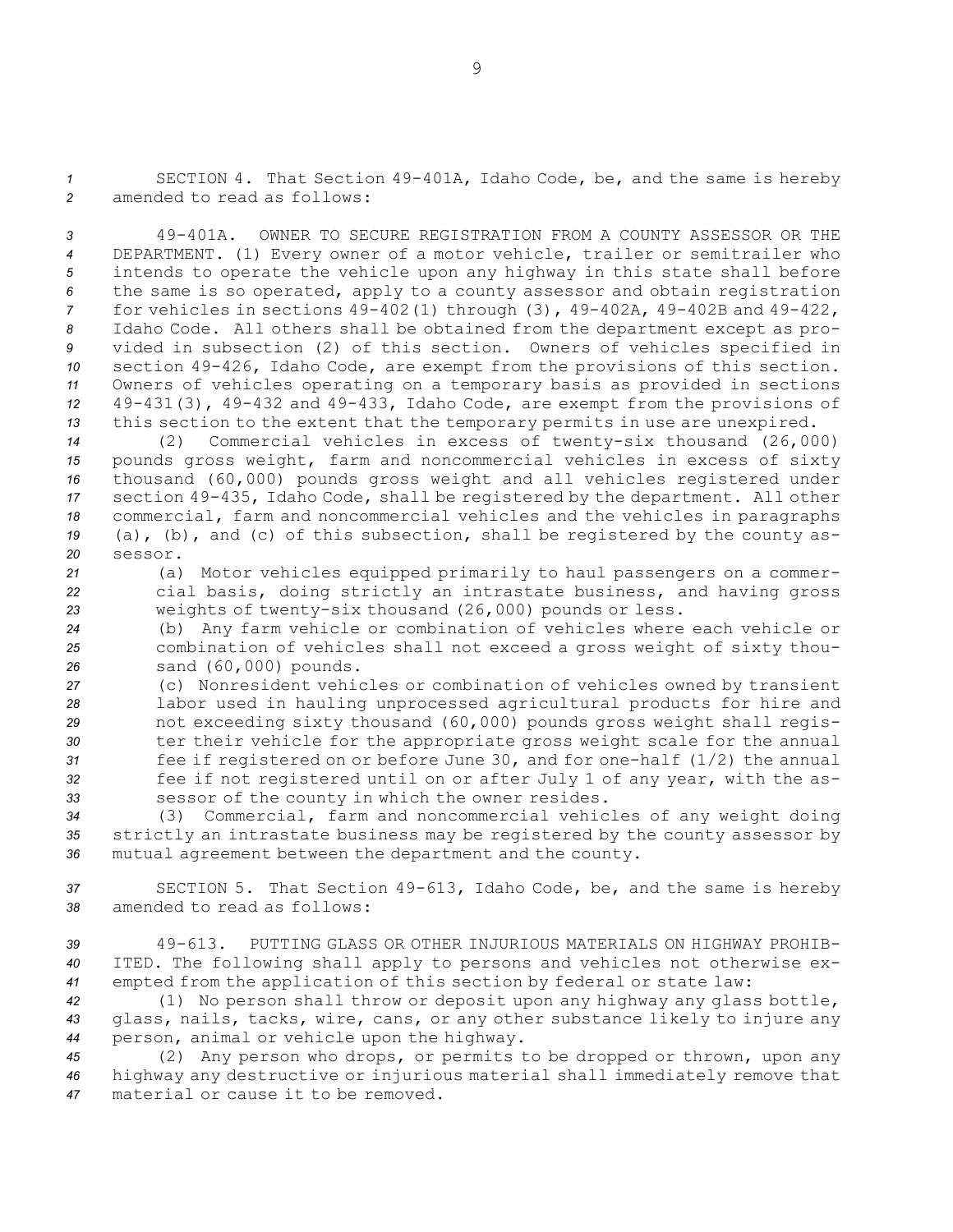*<sup>1</sup>* (3) Any person removing <sup>a</sup> wrecked or damaged vehicle from <sup>a</sup> highway *<sup>2</sup>* shall remove any glass or other injurious substance dropped upon the highway *3* from that vehicle.

*<sup>4</sup>* (4) No vehicle shall be operated on any public highway unless such vehi-*<sup>5</sup>* cle's load is secured to prevent the load from becoming loose, detached or <sup>a</sup> *<sup>6</sup>* hazard to other users of the highway.

 (5) No person may operate on any public highway any vehicle with any load unless the load is secured and such covering as required thereon by sub- section (6) of this section is securely fastened to prevent the covering or load from becoming loose, detached or <sup>a</sup> hazard to other users of the highway.

 (6) Any vehicle operating on <sup>a</sup> paved public highway with <sup>a</sup> load of dirt, sand or gravel susceptible to being dropped, spilled, leaked or otherwise escaping therefrom shall be covered so as to prevent spillage. Covering of such loads is not required if six (6) inches of freeboard is maintained.

 (7) The provisions of subsections (5) and (6) of this section shall not apply to <sup>a</sup> government, quasi-government, their agents or employees or con- tractors thereof, in performance of maintenance or construction of <sup>a</sup> high-*18* way.

 (8) The provisions of subsections (4), (5) and (6) of this section shall not apply to vehicles owned by canal companies, irrigation districts, drainage districts or their boards of control, lateral ditch associations, water districts or other irrigation water delivery or management entities, or operated by any employee or agent of such an entity, performing construc-tion, operation or maintenance of facilities.

*<sup>25</sup>* (9) The provisions of subsections (4), (5) and (6) of this section shall 26 not apply to vehicles transporting processed or unprocessed agricultural *<sup>27</sup>* products, agricultural byproducts, agricultural materials or agricultural *<sup>28</sup>* inputs.

*<sup>29</sup>* SECTION 6. That Section 49-674, Idaho Code, be, and the same is hereby *30* amended to read as follows:

 49-674. HARVEST SEASON. Harvest season for the purpose of vehicles 32 transporting agricultural products, including fresh fruits and vegeta- bles, livestock, livestock feed, products of the forest or manure, shall be year-round.

*<sup>35</sup>* SECTION 7. That Section 49-933, Idaho Code, be, and the same is hereby *36* amended to read as follows:

 49-933. BRAKES. (1) Every motor vehicle, other than <sup>a</sup> motorcycle or motor-driven cycle, when operated upon <sup>a</sup> highway shall be equipped with brakes adequate to control the movement of and to stop and hold the vehicle, including two (2) separate means of applying the brakes, each of which means shall be effective to apply the brakes to at least two (2) wheels. If the two (2) separate means of applying the brakes are connected in any way, they shall be so constructed that failure of any one (1) part of the operating mechanism shall not leave the motor vehicle without brakes on at least two (2) wheels.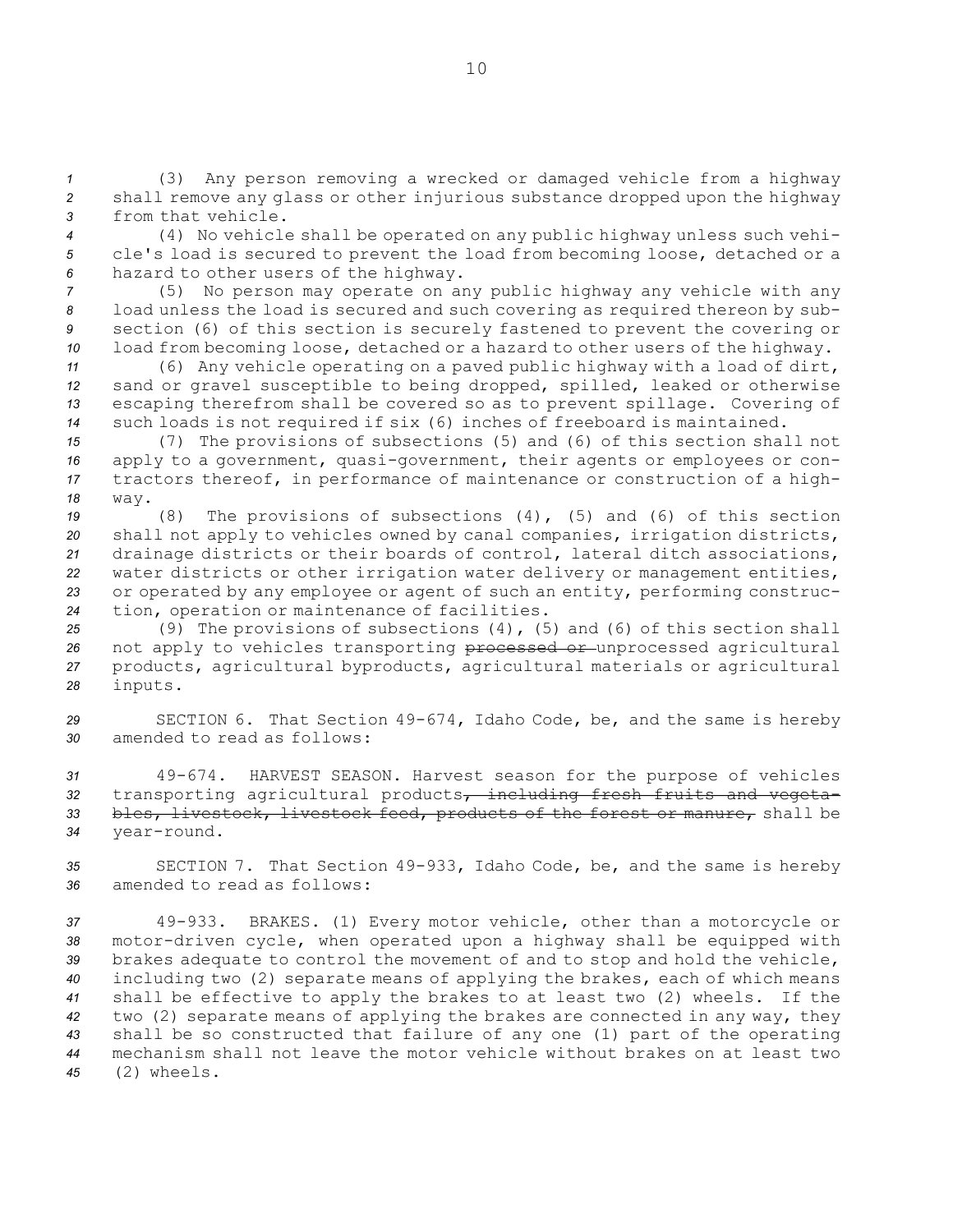*<sup>1</sup>* (2) Every motorcycle and every motor-driven cycle, when operated upon <sup>a</sup> *<sup>2</sup>* highway, shall be equipped with at least one (1) brake, which may be operated *<sup>3</sup>* by hand or foot.

 (3) Every trailer or semitrailer of an unladen weight of one thousand five hundred (1,500) pounds or more when operated upon <sup>a</sup> highway shall be equipped with brakes adequate to control the movement of and to stop and hold the vehicle and be designed to be applied by the driver of the towing motor vehicle from its cab. The brakes shall be designed and so connected that in case of an accidental breakaway of the towed vehicle, the brakes shall be au-tomatically applied.

 (4) Every new motor vehicle, trailer, or semitrailer sold in this state and operated upon the highways shall be equipped with service brakes upon all wheels of the vehicle, except that any motorcycle or motor-driven cycle, trucks and truck tractors having three (3) or more axles need not have brakes on the front wheels. Vehicles equipped with at least two (2) steerable axles need not be equipped with brakes on the wheels of one (1) axle, and any trailer or semitrailer of less than one thousand five hundred (1,500) pounds unladen weight need not be equipped with brakes. Every farm trailer while 19 being used hauling agricultural products or livestock from farm to storage, marketing or processing plant, or returning therefrom, and used within <sup>a</sup> radius of fifty (50) miles, shall be exempt from these braking requirements.

 (5) One (1) of the means of brake operation shall consist of <sup>a</sup> mechani- cal connection from the operating lever, or by equivalent means to the brake shoes or bands, and this brake shall be capable of holding the vehicle, or combination of vehicles, stationary under any condition of loading on any upgrade or downgrade upon which it is operated.

*<sup>27</sup>* (6) Brake shoes operating within or upon the drums on the vehicle wheels *<sup>28</sup>* of any motor vehicle may be used for both service and hand operation.

 (7) Every motor vehicle or combination of vehicles, at all times and un- der all conditions of loading, shall, upon application of the service (foot) brake, be capable of decelerating and developing <sup>a</sup> braking force equivalent to minimum required deceleration, and stopping within the requirements set forth in this subsection:

| 34 |                              |          |              | Equivalent         |
|----|------------------------------|----------|--------------|--------------------|
| 35 |                              |          |              | breaking force in  |
| 36 |                              | Stopping | Deceleration | percentage of      |
| 37 |                              | distance | in feet      | vehicle or         |
| 38 |                              | in feet  | per second   | combination weight |
| 39 | Passenger vehicles,          |          |              |                    |
| 40 | not including buses          | 25       | 17           | 53.0%              |
| 41 | Single-unit vehicles with a  |          |              |                    |
| 42 | manufacturer's gross vehicle |          |              |                    |
| 43 | weight rating of less than   |          |              |                    |
| 44 | $10,000$ pounds              | 30       | 14           | 43.5%              |
|    |                              |          |              |                    |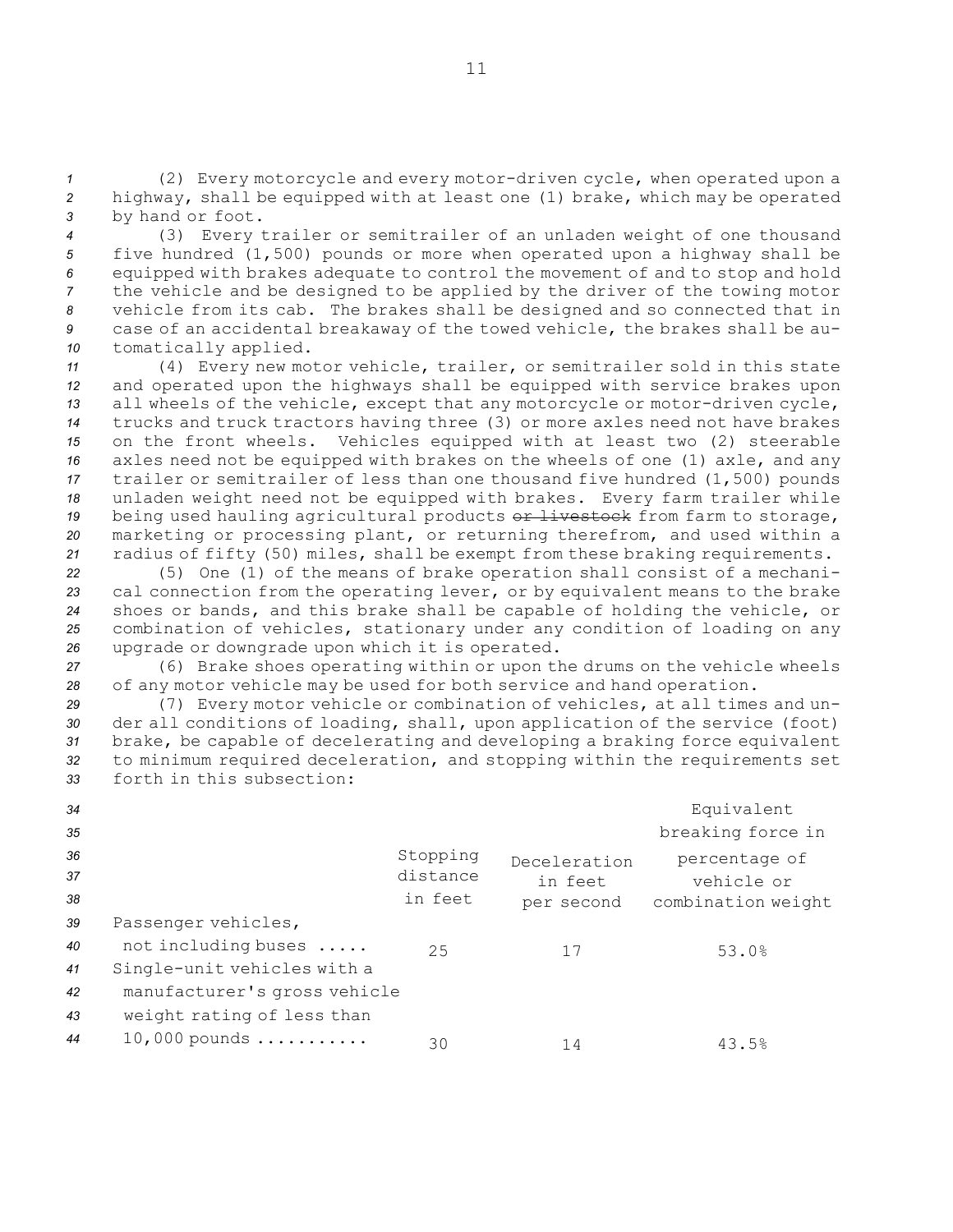| $\mathbf{1}$<br>$\overline{c}$<br>3<br>$\overline{4}$ |                                                                                                                                                     | Stopping<br>distance | Deceleration<br>in feet | Equivalent<br>breaking force in<br>percentage of<br>vehicle or |
|-------------------------------------------------------|-----------------------------------------------------------------------------------------------------------------------------------------------------|----------------------|-------------------------|----------------------------------------------------------------|
| 5                                                     |                                                                                                                                                     | in feet              | per second              | combination weight                                             |
| 6<br>$\overline{7}$<br>8<br>9<br>10                   | Single-unit, 2-axle vehicles with a<br>manufacturer's gross<br>vehicle weight rating of<br>10,000 or more pounds $\ldots$<br>All other vehicles and | 40                   | 14                      | 43.5%                                                          |
| 11<br>12<br>13<br>14                                  | combinations with a<br>manufacturer's gross<br>vehicle weight rating of<br>10,000 or more pounds $\ldots$                                           | 50                   | 14                      | 43.5%                                                          |
|                                                       |                                                                                                                                                     |                      |                         |                                                                |

 Compliance with these standards shall be determined either by actual road tests conducted on <sup>a</sup> substantially level, not to exceed <sup>a</sup> plus or minus one per cent (1%) grade, dry, smooth, hard-surfaced road that is free from loose material, with stopping distances measured from the actual instant braking controls are moved and from an initial speed of twenty (20) miles per hour; or else by suitable mechanical tests in <sup>a</sup> testing lane which recreates the same conditions; or by <sup>a</sup> combination of both methods.

*<sup>22</sup>* (8) All brakes shall be maintained in good working order and shall be *<sup>23</sup>* adjusted to operate as equally as practicable with respect to the wheels on *<sup>24</sup>* opposite sides of the vehicle.

*<sup>25</sup>* SECTION 8. That Section 49-948, Idaho Code, be, and the same is hereby *26* amended to read as follows:

*<sup>27</sup>* 49-948. RESTRICTIONS AS TO TIRE EQUIPMENT. (1) Every solid rubber tire *28* on <sup>a</sup> vehicle shall have rubber on its entire traction surface at least one (1) *<sup>29</sup>* inch thick above the edge of the flange of the entire periphery.

*<sup>30</sup>* (2) No person shall operate or move on any highway any motor vehicle, *<sup>31</sup>* trailer, or semitrailer having any metal tire in contact with the highway.

 (3) No tire on <sup>a</sup> vehicle moved on <sup>a</sup> highway shall have on its periphery any block, stud, flange, cleat, spike, or any other protuberance of any material other than rubber which projects beyond the tread of the traction surface of the tire, except as allowed herein. It shall be permissible to use farm machinery with tires having protuberances which will not injure the highway, and it shall be permissible to use tire chains. Tires with built-in lugs of tungsten carbide or other suitable material, hereinafter called studs, may be used upon any vehicle when required for safety because of snow, ice, or other conditions tending to cause <sup>a</sup> vehicle to skid, that will not unduly damage the highway. Motor vehicles, trailers and semitrailers with tires having built-in studs are prohibited on public highways between the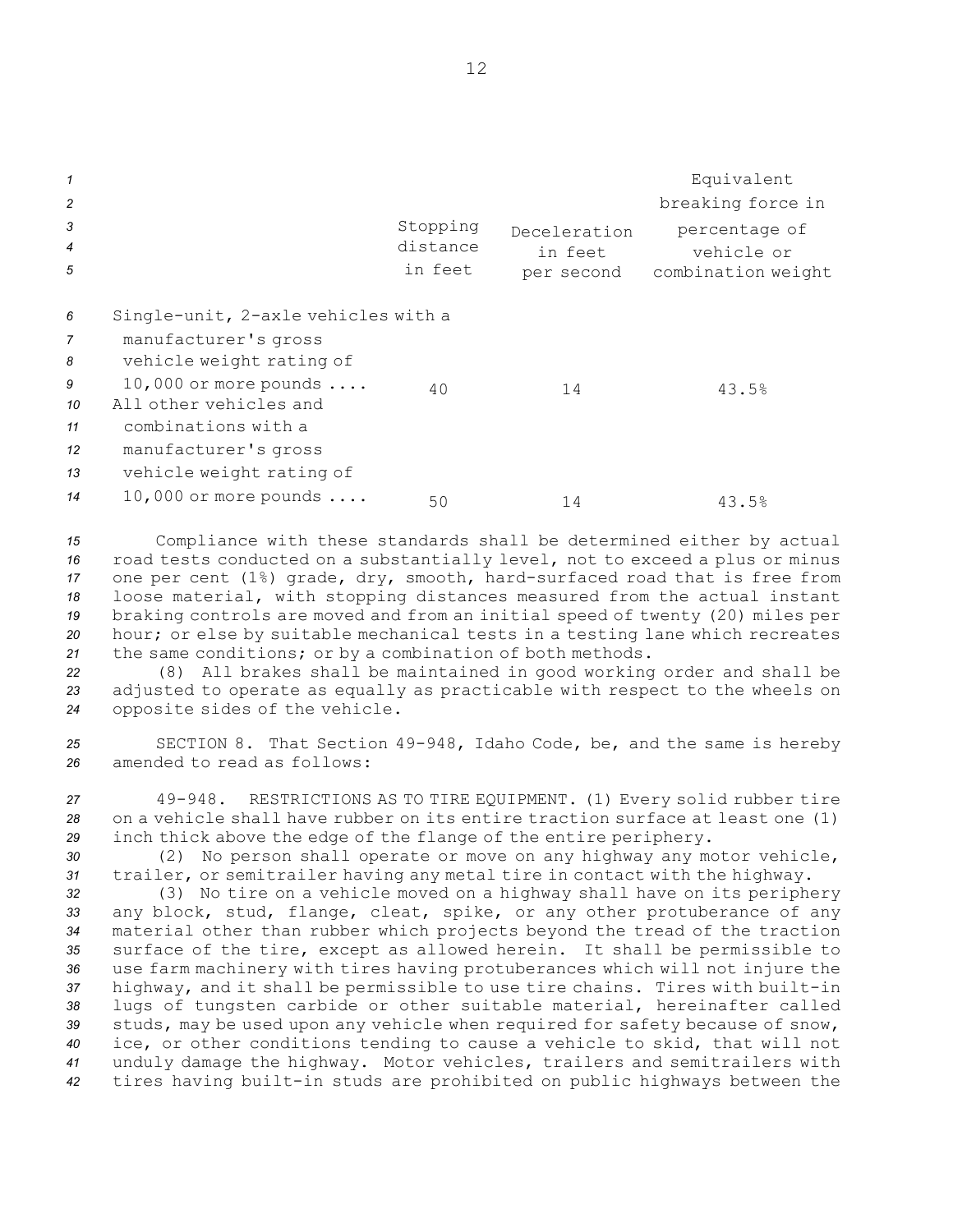dates of May 1 and September 30, annually, except as provided in paragraphs (a), (b) and (c) of this subsection: (a) Fire pumper/tanker trucks and ladder trucks belonging to fire departments and firefighting agencies are exempt from the prohibited *5* dates. (b) <sup>A</sup> vehicle may be equipped year-round with tires that have re- tractable studs if the studs retract pneumatically or mechanically to at or below the wear bar of the tire when not in use and the retractable studs protrude beyond the wear bar of the tire only between October 1 and April 30. Retractable studs may be made of metal or other material and are not subject to the stud weight requirements of subsection (4) of this section. (c) Special exemptions from the prohibited dates may be granted by the Idaho transportation board if it is found by the board that enhancements to public safety outweigh the increased pavement wear. (4) Commercial tire retailers shall not sell studded tires with studs exceeding the following weight and protrusion limitations after July 1, 2005. Commercial tire retailers and tire shops shall not manually install studs exceeding the following weight and protrusion limitations after July *<sup>20</sup>* 1, 2005. (a) Studs shall not protrude more than six-hundredths (.06) of an inch from the surface of the tire tread when originally installed. (b) Stud size shall be as recommended by the manufacturer of the tire for the type and size of the tire. (c) Studs shall individually weigh no more than one and one-half (1.5) grams if the stud is size 14 or less. (d) Studs shall individually weigh no more than two and three-tenths (2.3) grams if the stud size is 15 or 16. (e) Studs shall individually weigh no more than three (3) grams if the stud size is 17 or larger. (5) If the Idaho transportation department determines, at any time, that Lookout Pass or Fourth of July Pass on interstate 90 or Lolo Pass on state highway 12 is of an unsafe condition so as to require chains, as defined in section 49-104, Idaho Code, in addition to pneumatic tires, the Idaho transportation department may establish requirements for the use of chains on all commercial vehicles as defined in section 49-123(2)(d)(i) and (ii), Idaho Code, traveling on interstate 90 or state highway 12. If the Idaho transportation department establishes that chains are so required, the Idaho transportation department shall: (a) Provide multiple advance notices of the chain requirement; (b) Provide adequate opportunities for pull out; (c) Provide notification at <sup>a</sup> point at which the commercial vehicle can safely pull out of the normal flow of traffic, prior to the point at which chains are required; and (d) In no case post requirements for chains on bare pavement. (6) Provided that the conditions in subsection (5) of this section are met, the chain requirement shall be met by chaining <sup>a</sup> minimum of one (1) tire on each side of:

*<sup>49</sup>* (a) One (1) drive axle, regardless of the number of drive axles; and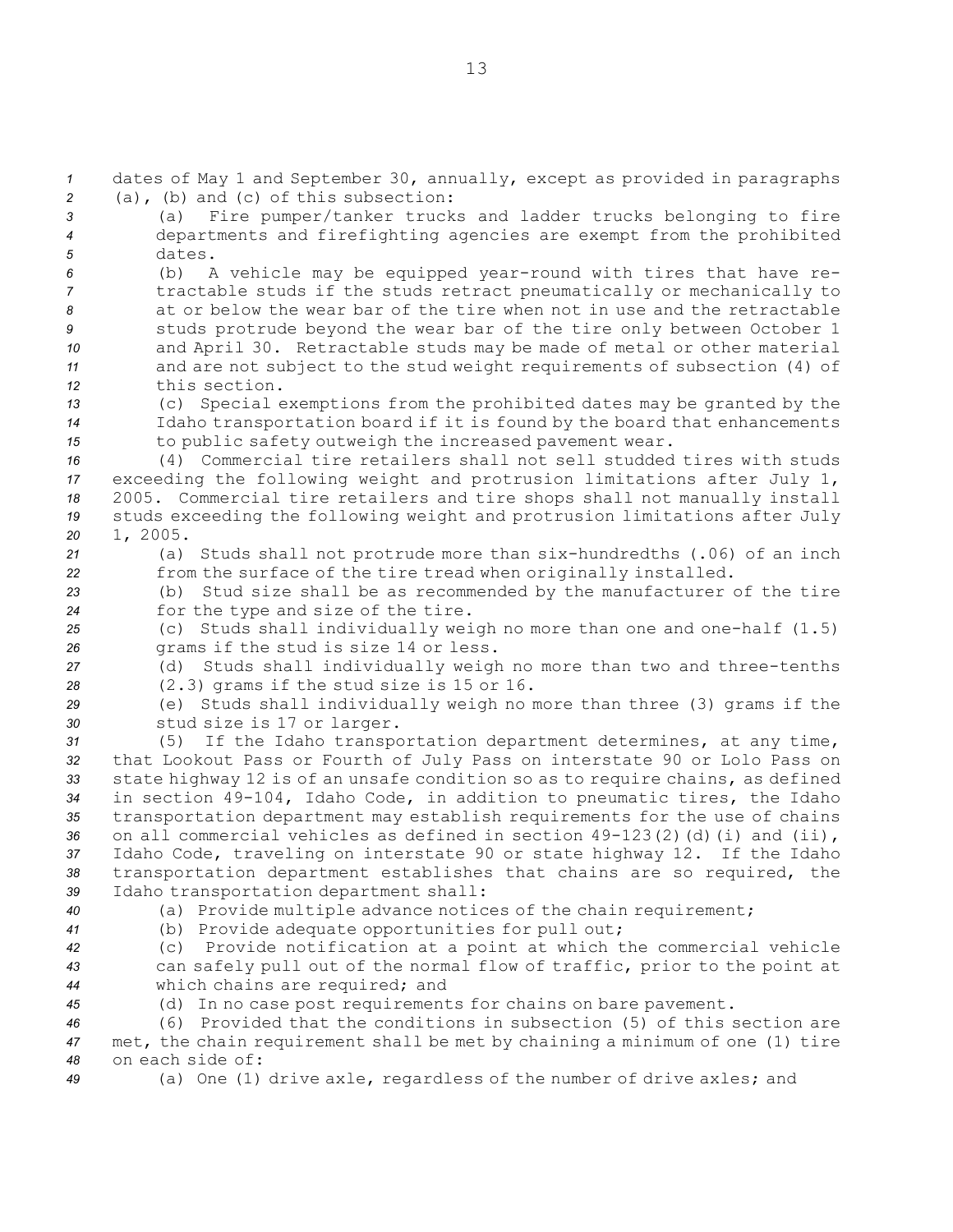(b) One (1) axle at or near the rear of each towed vehicle. Such axle shall not include <sup>a</sup> variable load suspension axle or an axle of <sup>a</sup> con- verter dolly. (7) Chains as required in subsection (6)(a) and (b) of this section mean "chains" as defined in section 49-104, Idaho Code. Any other traction de- vice differing from chains in construction, material or design but capable of providing traction equal to or exceeding that of chains under similar con- ditions may be used. (8) The Idaho transportation department shall place and maintain signs and other traffic control devices on the interstate and state highway passes as designated in subsection (5) of this section that indicate the chain re- quirements under subsection (6) of this section. (9) Exempt from the chaining requirements provided for in subsections (5) and (6) of this section are: (a) Motor vehicles operated by the Idaho transportation department when used in the maintenance of the interstate or state highway system; *17* and (b) The following: (i) Motor vehicles employed solely in transporting school chil- dren and teachers to or from school or to or from approved school activities, when the motor vehicle is either: 1. Wholly owned and operated by such school; or 2. Leased or contracted by such school and the motor vehi- cle is not used in furtherance of any other commercial enter-*<sup>25</sup>* prise; (ii) Motor vehicles controlled and operated by any farmer when used in the transportation of the farmer's farm equipment or in the 28 transportation of supplies to the farmer's farm; (iii) The transportation of agricultural products including fresh fruits and vegetables, livestock, livestock feed or manure at any time of the year; (iv) Motor propelled vehicles for the sole purpose of carrying United States mail or property belonging to the United States; (v) Motor carriers transporting products of the forest at any time of the year, including chip trucks; (vi) Motor carriers transporting products of the mine including 37 sand, gravel and aggregates thereof, excepting petroleum prod- ucts; and (vii) Vehicles properly equipped, designed and customarily used for the transportation of disabled or abandoned vehicles by means of <sup>a</sup> crane, hoist, tow bar, dolly or roll bed, commonly known as <sup>a</sup> "wrecker truck" or "tow truck." SECTION 9. That Section 49-1001, Idaho Code, be, and the same is hereby amended to read as follows:

 49-1001. ALLOWABLE GROSS LOADS. The gross load imposed on the high- way by any vehicle or combination of vehicles shall not exceed the limits in this section. The maximum single axle gross weight shall be twenty thousand (20,000) pounds, the maximum single wheel gross weight shall be ten thousand (10,000) pounds and the maximum gross vehicle or combination weight shall be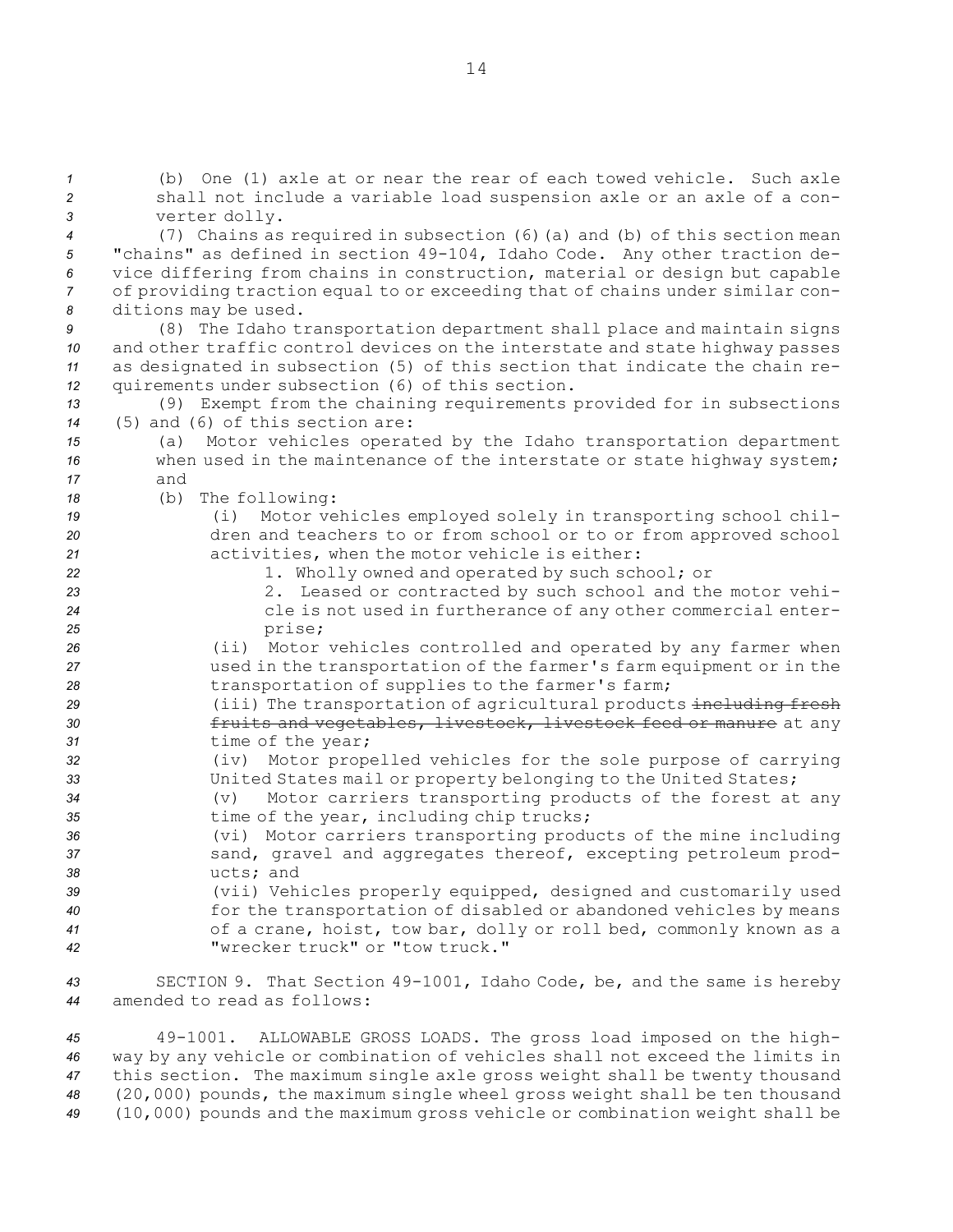one hundred five thousand five hundred (105,500) pounds, provided that maxi- mum gross vehicle or combination weight on United States federal interstate and defense highways of this state shall not exceed eighty thousand (80,000) pounds, except as permitted under the provisions of section 49-1004, Idaho *5* Code. (1) The total gross weight imposed on the highway by any group of con-secutive axles shall be determined by the following formula:

# *<sup>8</sup>* W=500((LN/N-1)+12N+36)

 Where <sup>W</sup> is the maximum weight in pounds (to the nearest 500 pounds) car- ried on any group of two (2) or more consecutive axles. <sup>L</sup> is the distance in feet between the extremes of any group of two (2) or more consecutive axles, and N is the number of axles under consideration.

*<sup>13</sup>* The formula is modified as illustrated in the following table: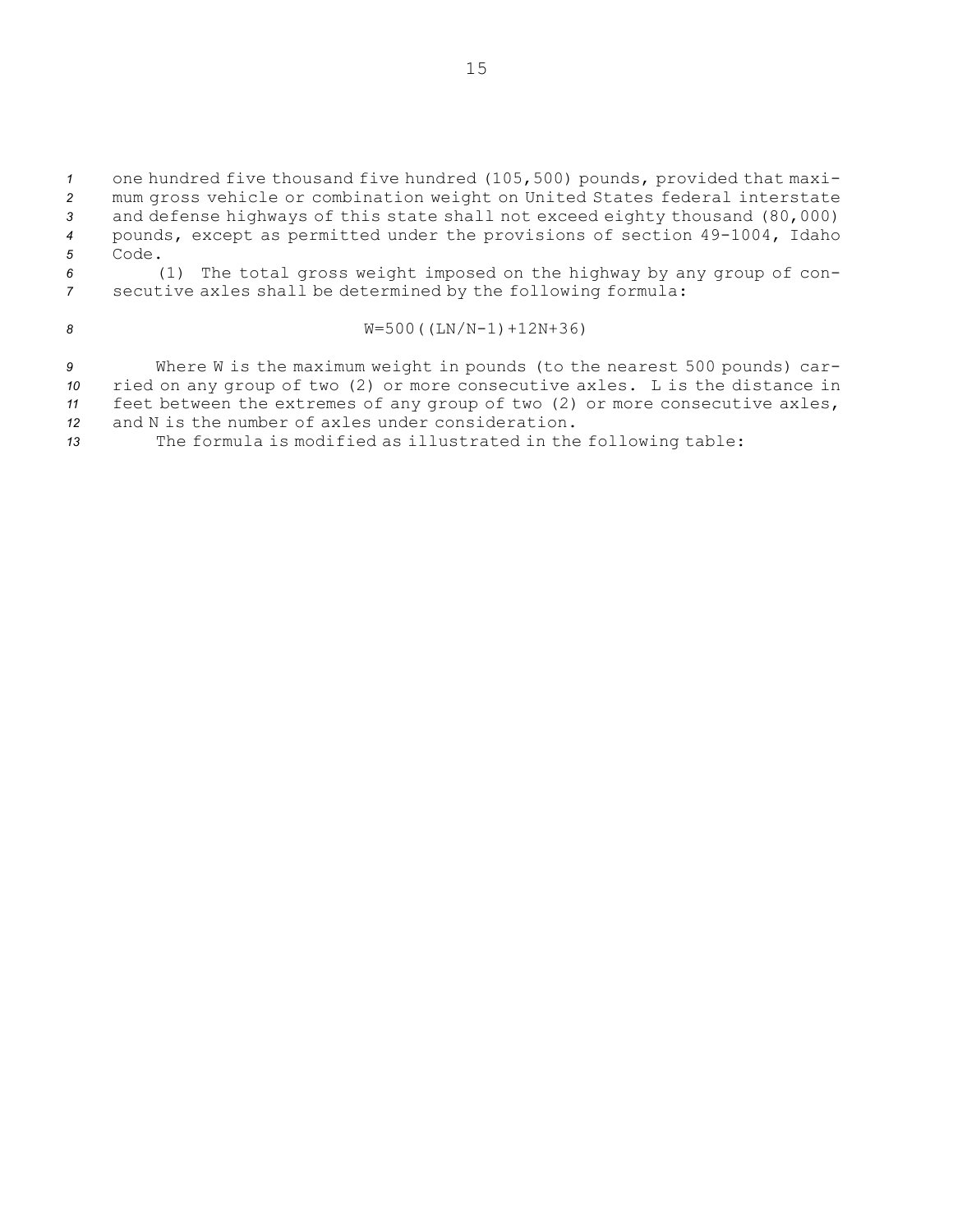Distance in feet between the extremes of any group of 2 or more consecutive Maximum load in pounds carried on any group of 2 or more consecutive axles *7* axles axles 3 axles 4 axles 5 axles 6 axles 7 axles 8 axles 9 axles 10 axles 11 axles 12 axles 13 axles *<sup>8</sup>* <sup>4</sup> 34,000 <sup>5</sup> 34,000 WHEN NO ALLOWABLE WEIGHT IS <sup>6</sup> 34,000 LISTED FOR ANY AXLE SPACING, <sup>7</sup> 34,000 APPLY THE ALLOWABLE WEIGHT <sup>12</sup> 8 34,000 AS LISTED IN THE FIRST COLUMN 13 8+ 38,000 42,000 TO THE LEFT <sup>9</sup> 39,000 42,500 <sup>10</sup> 40,000 43,500 <sup>11</sup> 44,000 <sup>12</sup> 45,000 50,000 <sup>13</sup> 45,500 50,500 <sup>14</sup> 46,500 51,500 <sup>15</sup> 47,000 52,000 <sup>16</sup> 48,000 52,500 58,000 <sup>17</sup> 48,500 53,500 58,500 <sup>18</sup> 49,500 54,000 59,000 <sup>19</sup> 50,000 54,500 60,000 <sup>20</sup> 51,000 55,500 60,500 66,000 <sup>21</sup> 51,500 56,000 61,000 66,500 <sup>22</sup> 52,500 56,500 61,500 67,000 <sup>23</sup> 53,000 57,500 62,500 68,000 <sup>24</sup> 54,000 58,000 63,000 68,500 74,000 <sup>25</sup> 54,500 58,500 63,500 69,000 74,500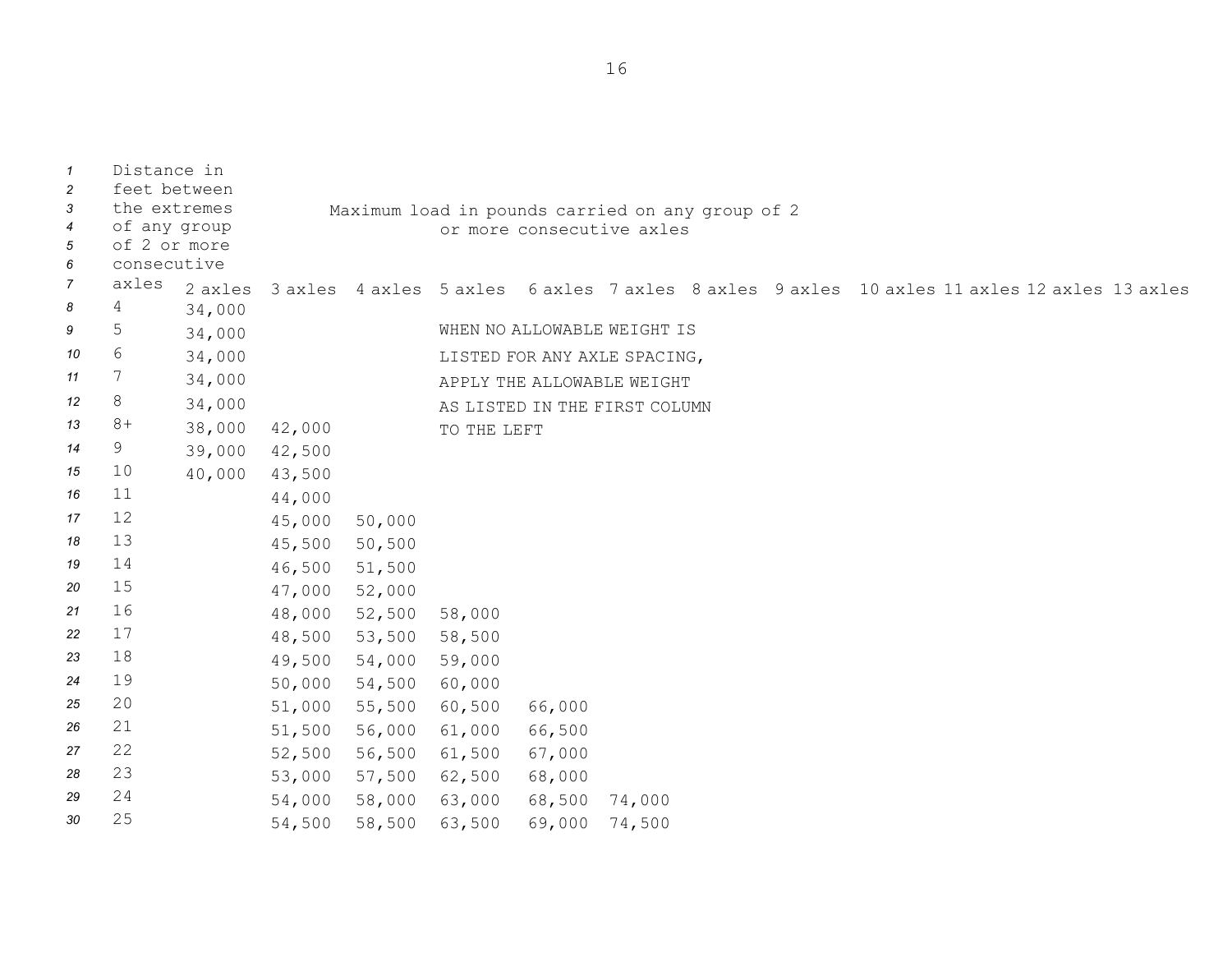| $\mathbf{1}$          | Distance in                  |         |         |                                                                               |        |        |        |        |                                                                     |  |  |
|-----------------------|------------------------------|---------|---------|-------------------------------------------------------------------------------|--------|--------|--------|--------|---------------------------------------------------------------------|--|--|
| 2                     | feet between                 |         |         |                                                                               |        |        |        |        |                                                                     |  |  |
| 3<br>$\boldsymbol{4}$ | the extremes<br>of any group |         |         | Maximum load in pounds carried on any group of 2<br>or more consecutive axles |        |        |        |        |                                                                     |  |  |
| 5                     | of 2 or more                 |         |         |                                                                               |        |        |        |        |                                                                     |  |  |
| 6                     | consecutive                  |         |         |                                                                               |        |        |        |        |                                                                     |  |  |
| $\overline{7}$        | axles<br>2 axles             | 3 axles | 4 axles | 5 axles                                                                       |        |        |        |        | 6 axles 7 axles 8 axles 9 axles 10 axles 11 axles 12 axles 13 axles |  |  |
| 8                     | 26                           | 55,500  | 59,500  | 64,000                                                                        | 69,500 | 75,000 |        |        |                                                                     |  |  |
| 9                     | 27                           | 56,000  | 60,000  | 65,000                                                                        | 70,000 | 75,500 |        |        |                                                                     |  |  |
| 10                    | 28                           | 57,000  | 60,500  | 65,500                                                                        | 71,000 | 76,500 | 82,000 |        |                                                                     |  |  |
| 11                    | 29                           | 57,500  | 61,500  | 66,000                                                                        | 71,500 | 77,000 | 82,500 |        |                                                                     |  |  |
| 12                    | 30                           | 58,500  | 62,000  | 66,500                                                                        | 72,000 | 77,500 | 83,000 |        |                                                                     |  |  |
| 13                    | 31                           | 59,000  | 62,500  | 67,500                                                                        | 72,500 | 78,000 | 83,500 |        |                                                                     |  |  |
| 14                    | 32                           | 60,000  | 63,500  | 68,000                                                                        | 73,000 | 78,500 | 84,500 | 90,000 |                                                                     |  |  |
| 15                    | 33                           |         | 64,000  | 68,500                                                                        | 74,000 | 79,000 | 85,000 | 90,500 |                                                                     |  |  |
| 16                    | 34                           |         | 64,500  | 69,000                                                                        | 74,500 | 80,000 | 85,500 | 91,000 |                                                                     |  |  |
| 17                    | 35                           |         | 65,500  | 70,000                                                                        | 75,000 | 80,500 | 86,000 | 91,500 |                                                                     |  |  |
| 18                    | 36                           |         | 66,000  | 70,500                                                                        | 75,500 | 81,000 | 86,500 | 92,000 | 98,000                                                              |  |  |
| 19                    | 37                           |         | 66,500  | 71,000                                                                        | 76,000 | 81,500 | 87,000 | 93,000 | 98,500                                                              |  |  |
| 20                    | 38                           |         | 67,500  | 71,500                                                                        | 77,000 | 82,000 | 87,500 | 93,500 | 99,000                                                              |  |  |
| 21                    | 39                           |         | 68,000  | 72,500                                                                        | 77,500 | 82,500 | 88,500 | 94,000 | 99,500                                                              |  |  |
| 22                    | 40                           |         | 68,500  | 73,000                                                                        | 78,000 | 83,500 | 89,000 | 94,500 | 100,000 106,000                                                     |  |  |
| 23                    | 41                           |         | 69,500  | 73,500                                                                        | 78,500 | 84,000 | 89,500 | 95,000 | 100,500 106,500                                                     |  |  |
| 24                    | 42                           |         | 70,000  | 74,000                                                                        | 79,000 | 84,500 | 90,000 | 95,500 | 101,000 107,000                                                     |  |  |
| 25                    | 43                           |         | 70,500  | 75,000                                                                        | 80,000 | 85,000 | 90,500 | 96,000 | 102,000 107,500                                                     |  |  |
| 26                    | 44                           |         | 71,500  | 75,500                                                                        | 80,500 | 85,500 | 91,000 | 96,500 | 102,500 108,000 114,000                                             |  |  |
| 27                    | 45                           |         | 72,000  | 76,000                                                                        | 81,000 | 86,000 | 91,500 | 97,500 | 103,000 108,500 114,500                                             |  |  |
| 28                    | 46                           |         | 72,500  | 76,500                                                                        | 81,500 | 87,000 | 92,500 | 98,000 | 103,500 109,000 115,000                                             |  |  |
| 29                    | 47                           |         | 73,500  | 77,500                                                                        | 82,000 | 87,500 | 93,000 | 98,500 | 104,000 110,000 115,500                                             |  |  |
| 30                    | 48                           |         | 74,000  | 78,000                                                                        | 83,000 | 88,000 | 93,500 | 99,000 | 104,500 110,500 116,000 122,000                                     |  |  |

17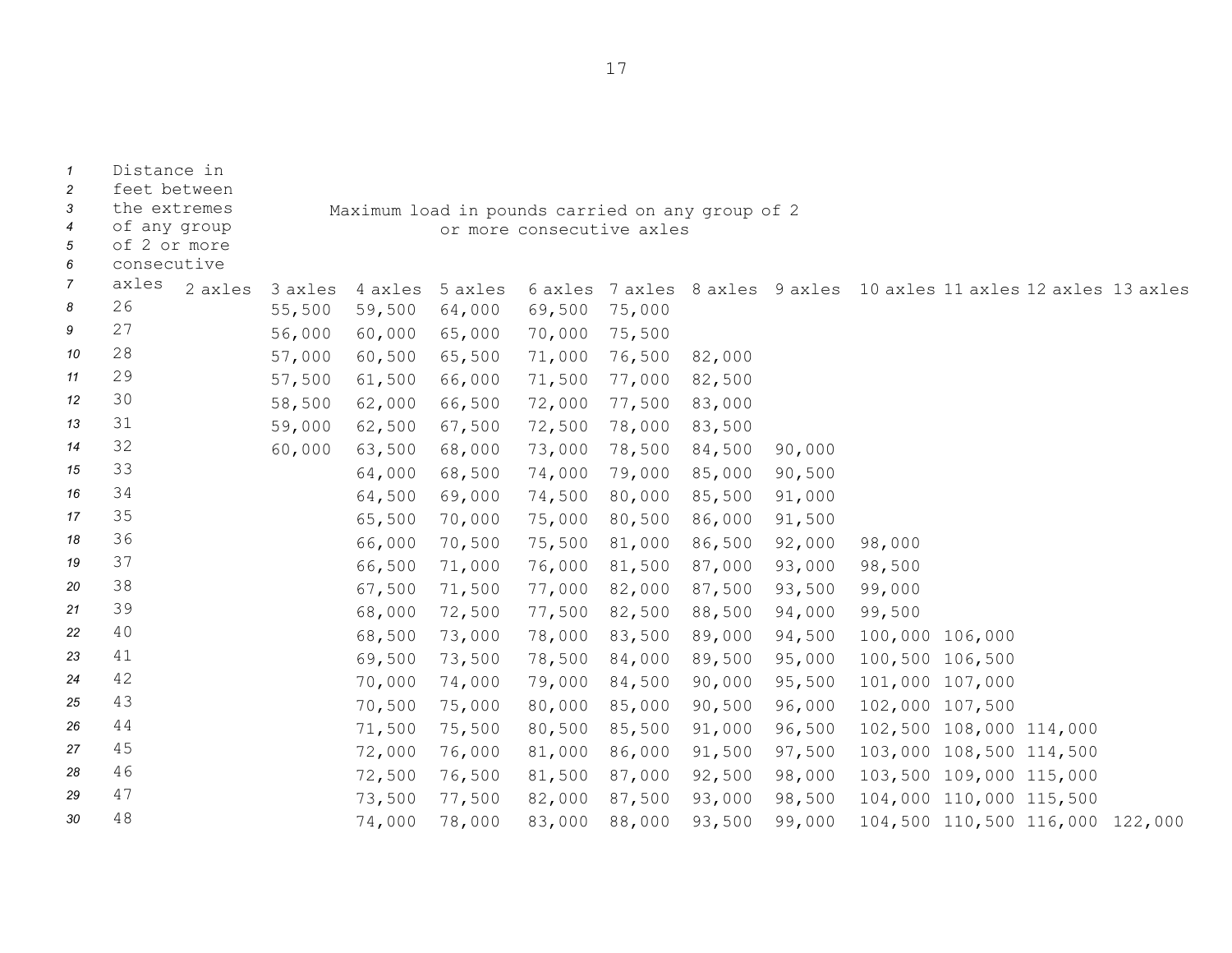| $\overline{2}$<br>3<br>$\boldsymbol{4}$<br>5<br>6 | feet between<br>the extremes<br>of any group<br>of 2 or more<br>consecutive |         |         |         | Maximum load in pounds carried on any group of 2 | or more consecutive axles |         |         |        |                                                 |                                 |         |
|---------------------------------------------------|-----------------------------------------------------------------------------|---------|---------|---------|--------------------------------------------------|---------------------------|---------|---------|--------|-------------------------------------------------|---------------------------------|---------|
| 7                                                 | axles                                                                       | 2 axles | 3 axles | 4 axles | 5 axles                                          | 6 axles                   | 7 axles | 8 axles |        | 9 axles 10 axles 11 axles 12 axles 13 axles     |                                 |         |
| 8                                                 | 49                                                                          |         |         | 74,500  | 78,500                                           | 83,500                    | 88,500  | 94,000  | 99,500 |                                                 | 105,000 111,000 116,500 122,500 |         |
| 9                                                 | 50                                                                          |         |         | 75,500  | 79,000                                           | 84,000                    | 89,000  | 94,500  |        | 100,000 105,500 111,500 117,000 123,000         |                                 |         |
| 10                                                | 51                                                                          |         |         | 76,000  | 80,000                                           | 84,500                    | 89,500  | 95,000  |        | 100,500 106,000 112,000 118,000 123,500         |                                 |         |
| 11                                                | 52                                                                          |         |         | 76,500  | 80,500                                           | 85,000                    | 90,500  | 95,500  |        | 101,000 107,000 112,500 118,500                 |                                 | 124,000 |
| 12                                                | 53                                                                          |         |         | 77,500  | 81,000                                           | 86,000                    | 91,000  | 96,500  |        | 102,000 107,500 113,000 119,000                 |                                 | 124,500 |
| 13                                                | 54                                                                          |         |         | 78,000  | 81,500                                           | 86,500                    | 91,500  | 97,000  |        | 102,500 108,000 113,500 119,500                 |                                 | 125,000 |
| 14                                                | 55                                                                          |         |         | 78,500  | 82,500                                           | 87,000                    | 92,000  | 97,500  |        | 103,000 108,500 114,000 120,000                 |                                 | 125,500 |
| 15                                                | 56                                                                          |         |         | 79,500  | 83,000                                           | 87,500                    | 92,500  | 98,000  |        | 103,500 109,000 115,000 120,500                 |                                 | 126,000 |
| 16                                                | 57                                                                          |         |         | 80,000  | 83,500                                           | 88,000                    | 93,000  | 98,500  |        | 104,000 109,500 115,500 121,000                 |                                 | 127,000 |
| 17                                                | 58                                                                          |         |         |         | 84,000                                           | 89,000                    | 94,000  | 99,000  |        | 104,500 110,000 116,000 121,500                 |                                 | 127,500 |
| 18                                                | 59                                                                          |         |         |         | 85,000                                           | 89,500                    | 94,500  | 99,500  |        | 105,000 110,500 116,500 122,000                 |                                 | 128,000 |
| 19                                                | 60                                                                          |         |         |         | 85,500                                           | 90,000                    | 95,000  |         |        | 100,500 105,500 111,000 117,000 122,500         |                                 | 128,500 |
| 20                                                | 61                                                                          |         |         |         | 86,000                                           | 90,500                    | 95,500  |         |        | 101,000 106,000 112,000 117,500 123,000         |                                 | 129,000 |
| 21                                                | 62                                                                          |         |         |         | 87,000                                           | 91,000                    | 96,000  |         |        | 101,500 107,000 112,500 118,000 124,000         |                                 |         |
| 22                                                | 63                                                                          |         |         |         | 87,500                                           | 92,000                    | 96,500  |         |        | 102,000 107,500 113,000 118,500 124,500         |                                 |         |
| 23                                                | 64                                                                          |         |         |         | 88,000                                           | 92,500                    | 97,500  |         |        | 102,500 108,000 113,500 119,000 125,000         |                                 |         |
| 24                                                | 65                                                                          |         |         |         | 88,500                                           | 93,000                    | 98,000  |         |        | 103,000 108,500 114,000 119,500 125,500         |                                 |         |
| 25                                                | 66                                                                          |         |         |         | 89,500                                           | 93,500                    | 98,500  |         |        | 103,500 109,000 114,500 120,000 126,000         |                                 |         |
| 26                                                | 67                                                                          |         |         |         | 90,000                                           | 94,000                    | 99,000  |         |        | 104,500 109,500 115,000 121,000 126,500         |                                 |         |
| 27                                                | 68                                                                          |         |         |         | 90,500                                           | 95,000                    | 99,500  |         |        | 105,000 110,000 115,500 121,500 127,000         |                                 |         |
| 28                                                | 69                                                                          |         |         |         | 91,000                                           | 95,500                    |         |         |        | 100,000 105,500 111,000 116,000 122,000 127,500 |                                 |         |
| 29                                                | 70                                                                          |         |         |         | 92,000                                           | 96,000                    |         |         |        | 101,000 106,000 111,500 117,000 122,500 128,000 |                                 |         |
| 30                                                | 71                                                                          |         |         |         | 92,500                                           | 96,500                    |         |         |        | 101,500 106,500 112,000 117,500 123,000 128,500 |                                 |         |

*1* Distance in

18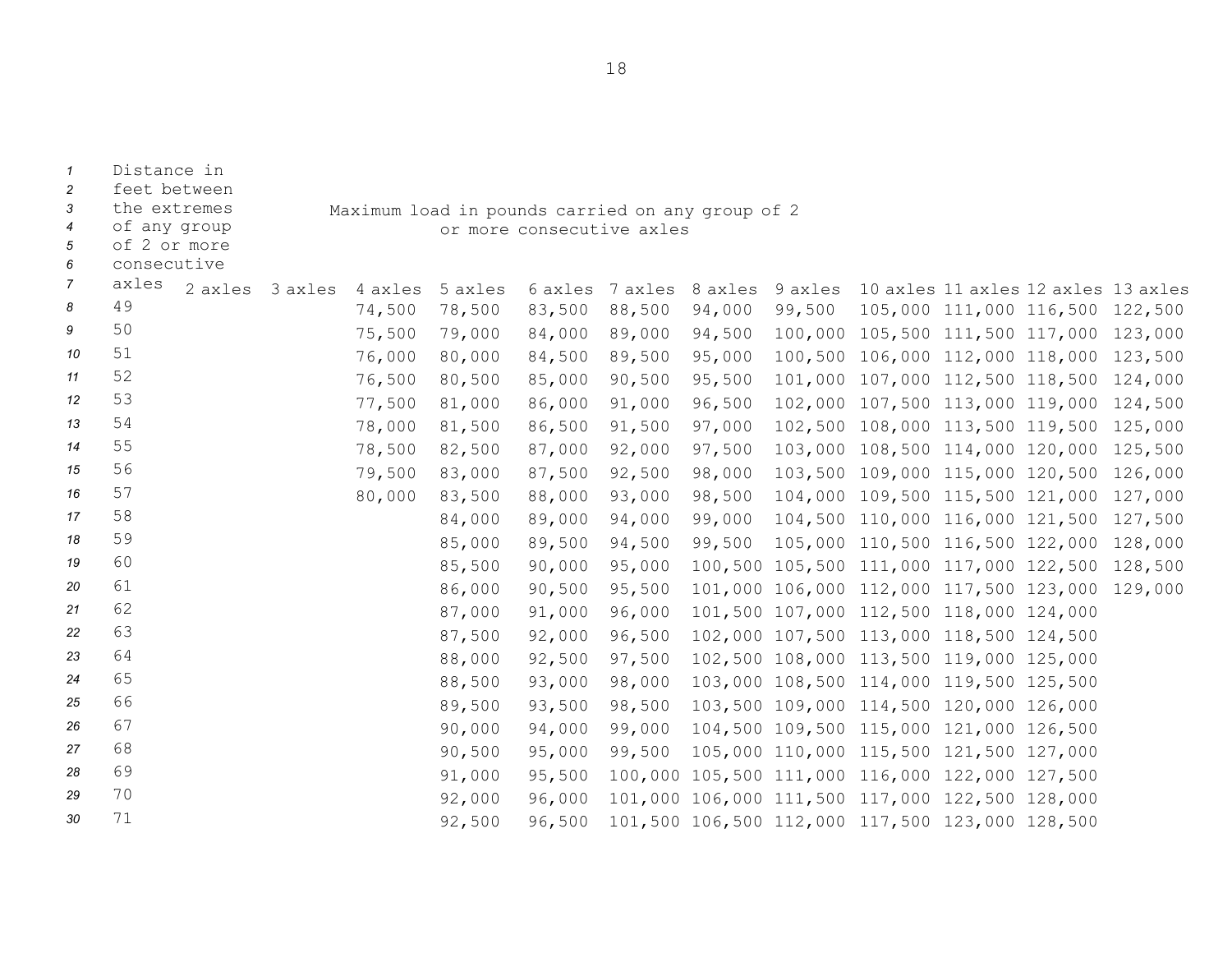| $\mathcal{I}$       | Distance in                  |                                 |                                                                               |        |                                 |  |                                         |                                                 |  |                                                                     |
|---------------------|------------------------------|---------------------------------|-------------------------------------------------------------------------------|--------|---------------------------------|--|-----------------------------------------|-------------------------------------------------|--|---------------------------------------------------------------------|
| $\overline{c}$<br>3 | feet between<br>the extremes |                                 |                                                                               |        |                                 |  |                                         |                                                 |  |                                                                     |
| $\overline{4}$      | of any group                 |                                 | Maximum load in pounds carried on any group of 2<br>or more consecutive axles |        |                                 |  |                                         |                                                 |  |                                                                     |
| 5                   | of 2 or more                 |                                 |                                                                               |        |                                 |  |                                         |                                                 |  |                                                                     |
| 6                   | consecutive                  |                                 |                                                                               |        |                                 |  |                                         |                                                 |  |                                                                     |
| $\overline{7}$      | axles                        | 2 axles 3 axles 4 axles 5 axles |                                                                               |        |                                 |  |                                         |                                                 |  | 6 axles 7 axles 8 axles 9 axles 10 axles 11 axles 12 axles 13 axles |
| 8                   | 72                           |                                 | 93,000                                                                        | 97,000 |                                 |  |                                         | 102,000 107,000 112,500 118,000 123,500 129,000 |  |                                                                     |
| 9                   | 73                           |                                 | 93,500                                                                        |        |                                 |  |                                         | 98,000 102,500 107,500 113,000 118,500 124,000  |  |                                                                     |
| 10                  | 74                           |                                 | 94,500                                                                        | 98,500 |                                 |  |                                         | 103,000 108,000 113,500 119,000 124,500         |  |                                                                     |
| 11                  | 75                           |                                 | 95,000                                                                        | 99,000 |                                 |  |                                         | 103,500 109,000 114,000 119,500 125,000         |  |                                                                     |
| 12                  | 76                           |                                 | 95,500                                                                        | 99,500 |                                 |  |                                         | 104,500 109,500 114,500 120,000 126,000         |  |                                                                     |
| 13                  | 77                           |                                 | 96,000                                                                        |        |                                 |  |                                         | 100,000 105,000 110,000 115,000 120,500 126,500 |  |                                                                     |
| 14                  | 78                           |                                 | 97,000                                                                        |        |                                 |  |                                         | 101,000 105,500 110,500 116,000 121,000 127,000 |  |                                                                     |
| 15                  | 79                           |                                 | 97,500                                                                        |        |                                 |  |                                         | 101,500 106,000 111,000 116,500 122,000 127,500 |  |                                                                     |
| 16                  | 80                           |                                 | 98,000                                                                        |        |                                 |  |                                         | 102,000 106,500 111,500 117,000 122,500 128,000 |  |                                                                     |
| 17                  | 81                           |                                 | 98,500                                                                        |        |                                 |  |                                         | 102,500 107,000 112,000 117,500 123,000 128,500 |  |                                                                     |
| 18                  | 82                           |                                 | 99,000                                                                        |        |                                 |  |                                         | 103,000 108,000 113,000 118,000 123,500 129,000 |  |                                                                     |
| 19                  | 83                           |                                 | 100,000                                                                       |        |                                 |  | 104,000 108,500 113,500 118,500 124,000 |                                                 |  |                                                                     |
| 20                  | 84                           |                                 |                                                                               |        |                                 |  | 104,500 109,000 114,000 119,000 124,500 |                                                 |  |                                                                     |
| 21                  | 85                           |                                 |                                                                               |        |                                 |  | 105,000 109,500 114,500 120,000 125,000 |                                                 |  |                                                                     |
| 22                  | 86                           |                                 |                                                                               |        |                                 |  | 105,500 110,000 115,000 120,500 125,500 |                                                 |  |                                                                     |
| 23                  | 87                           |                                 |                                                                               |        |                                 |  | 106,000 111,000 115,500 121,000 126,000 |                                                 |  |                                                                     |
| 24                  | 88                           |                                 |                                                                               |        |                                 |  | 107,000 111,500 116,000 121,500 127,000 |                                                 |  |                                                                     |
| 25                  | 89                           |                                 |                                                                               |        |                                 |  | 107,500 112,000 117,000 122,000 127,500 |                                                 |  |                                                                     |
| 26                  | 90                           |                                 |                                                                               |        |                                 |  | 108,000 112,500 117,500 122,500 128,000 |                                                 |  |                                                                     |
| 27                  | 91                           |                                 |                                                                               |        |                                 |  | 108,500 113,000 118,000 123,000 128,500 |                                                 |  |                                                                     |
| 28                  | 92                           |                                 |                                                                               |        |                                 |  | 109,000 113,500 118,500 123,500 129,000 |                                                 |  |                                                                     |
| 29                  | 93                           |                                 |                                                                               |        | 110,000 114,000 119,000 124,000 |  |                                         |                                                 |  |                                                                     |
| 30                  | 94                           |                                 |                                                                               |        | 110,500 115,000 119,500 125,000 |  |                                         |                                                 |  |                                                                     |

19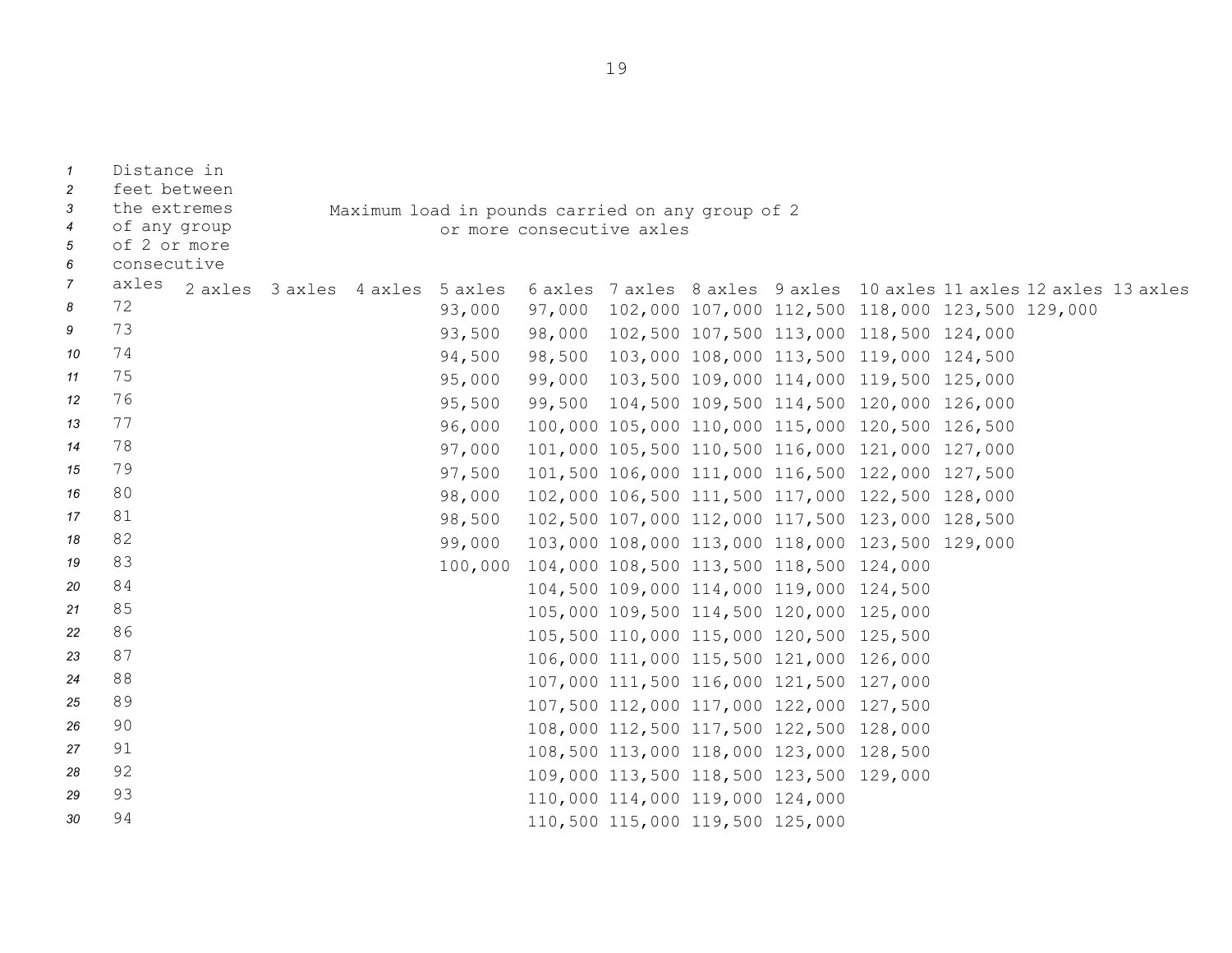| $\overline{1}$<br>$\overline{2}$<br>$\mathbf{3}$<br>$\overline{4}$<br>5<br>6 | Distance in<br>feet between<br>the extremes<br>of any group<br>of 2 or more<br>consecutive |  | Maximum load in pounds carried on any group of 2 | or more consecutive axles |                                 |  |                                                                                                     |  |
|------------------------------------------------------------------------------|--------------------------------------------------------------------------------------------|--|--------------------------------------------------|---------------------------|---------------------------------|--|-----------------------------------------------------------------------------------------------------|--|
| $\overline{7}$                                                               | axles                                                                                      |  |                                                  |                           |                                 |  | 2 axles 3 axles 4 axles 5 axles 6 axles 7 axles 8 axles 9 axles 10 axles 11 axles 12 axles 13 axles |  |
| 8                                                                            | 95                                                                                         |  |                                                  |                           | 111,000 115,500 120,000 125,500 |  |                                                                                                     |  |
| 9                                                                            | 96                                                                                         |  |                                                  |                           | 111,500 116,000 121,000 126,000 |  |                                                                                                     |  |
| 10                                                                           | 97                                                                                         |  |                                                  |                           | 112,000 116,500 121,500 126,500 |  |                                                                                                     |  |
| 11                                                                           | 98                                                                                         |  |                                                  |                           | 113,000 117,000 122,000 127,000 |  |                                                                                                     |  |
| 12                                                                           | 99                                                                                         |  |                                                  |                           | 113,500 118,000 122,500 127,500 |  |                                                                                                     |  |
| 13                                                                           | 100                                                                                        |  |                                                  |                           | 114,000 118,500 123,000 128,000 |  |                                                                                                     |  |
| 14                                                                           | 101                                                                                        |  |                                                  |                           | 114,500 119,000 123,500 129,000 |  |                                                                                                     |  |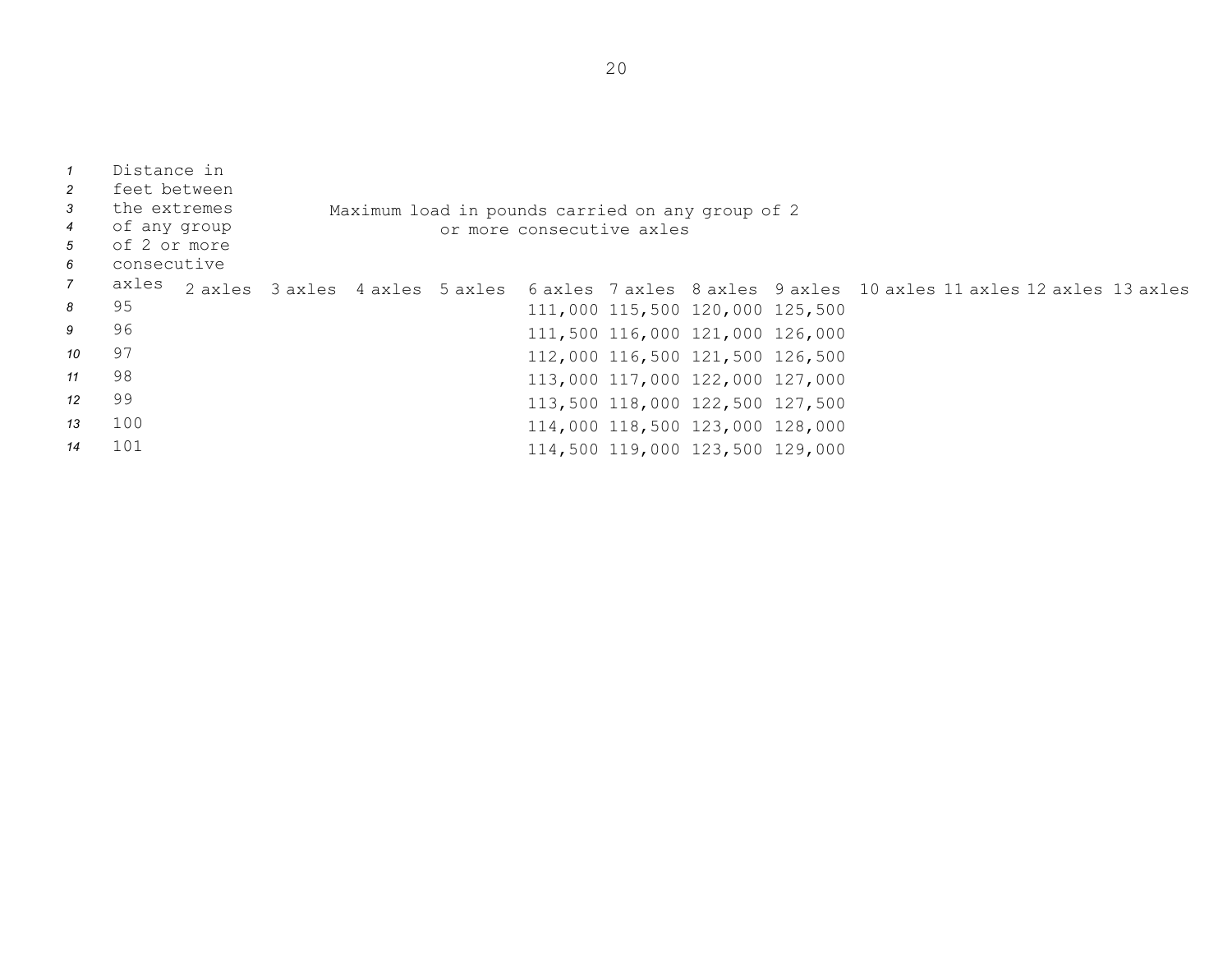(a) <sup>A</sup> public highway agency may limit the application of the weights authorized in this section as to certain highways within its jurisdic- tion which it determines have limited structural capacity of pavements, bridges, or other appurtenances. In designating such highways, it may specify <sup>a</sup> minimum wheelbase for combinations to be operated thereon. It may also designate specific highways or portions on which operation of <sup>a</sup> combination of vehicles with seven (7) through thirteen (13) axles will be subject to specified lesser allowable gross weights.

 (b) Notwithstanding the figures shown in the table in this subsection (1), two (2) consecutive sets of tandem axles may carry <sup>a</sup> gross load of thirty-four thousand (34,000) pounds each, providing the overall dis- tance between the first and last axles of such consecutive sets of tan-dem axles is thirty-six (36) feet or more.

 (c) Vehicles may operate with reducible loads at gross weights greater than one hundred five thousand five hundred (105,500) pounds but not exceeding one hundred twenty-nine thousand (129,000) pounds on nonin- terstate highways in accordance with the provisions of section 49-1004, Idaho Code, provided such vehicles are in compliance with the weight formula specified in this subsection (1) of this section, have reg- istered and have paid the registration fees as specified in section 49-434, Idaho Code, and are in compliance with the length restrictions set forth in section 49-1010(7), Idaho Code.

 (2) The weight limitations set forth in the table in subsection (1) of this section shall not apply to any vehicle, or combination of vehicles when <sup>a</sup> greater allowed weight in pounds would be permitted such vehicles under the table provided in this subsection, except that with regard to transportation on the United States federal interstate and defense highways of this state, the following table of allowable weights shall apply only to vehicles en- gaged in the transportation of logs, pulp wood, stull, rough lumber, poles or piling; or to any such vehicle engaged in the transportation of ores, con- centrates, sand and gravel and aggregates thereof, in bulk; or to any such vehicle engaged in the transportation of agricultural commodities, includ-ing livestock:

| 34 | Distance in feet between  | Allowed Load in Pounds |               |
|----|---------------------------|------------------------|---------------|
| 35 | the extremes of any group | Vehicles with          | Vehicles with |
| 36 | of 2 or more consecutive  | Three or Four          | Five or more  |
| 37 | axles                     | axles                  | axles         |
| 38 | 3 through 12              | 37,800                 | 37,800        |
| 39 | 13                        | 56,470                 | 56,470        |
| 40 | 14                        | 57,940                 | 57,940        |
| 41 | 15                        | 59,400                 | 59,400        |
| 42 | 16                        | 60,610                 | 60,610        |
| 43 | 17                        | 61,820                 | 61,820        |
| 44 | 18                        | 63,140                 | 63,140        |
| 45 | 19                        | 64,350                 | 64,350        |
| 46 | 20                        | 65,450                 | 65,450        |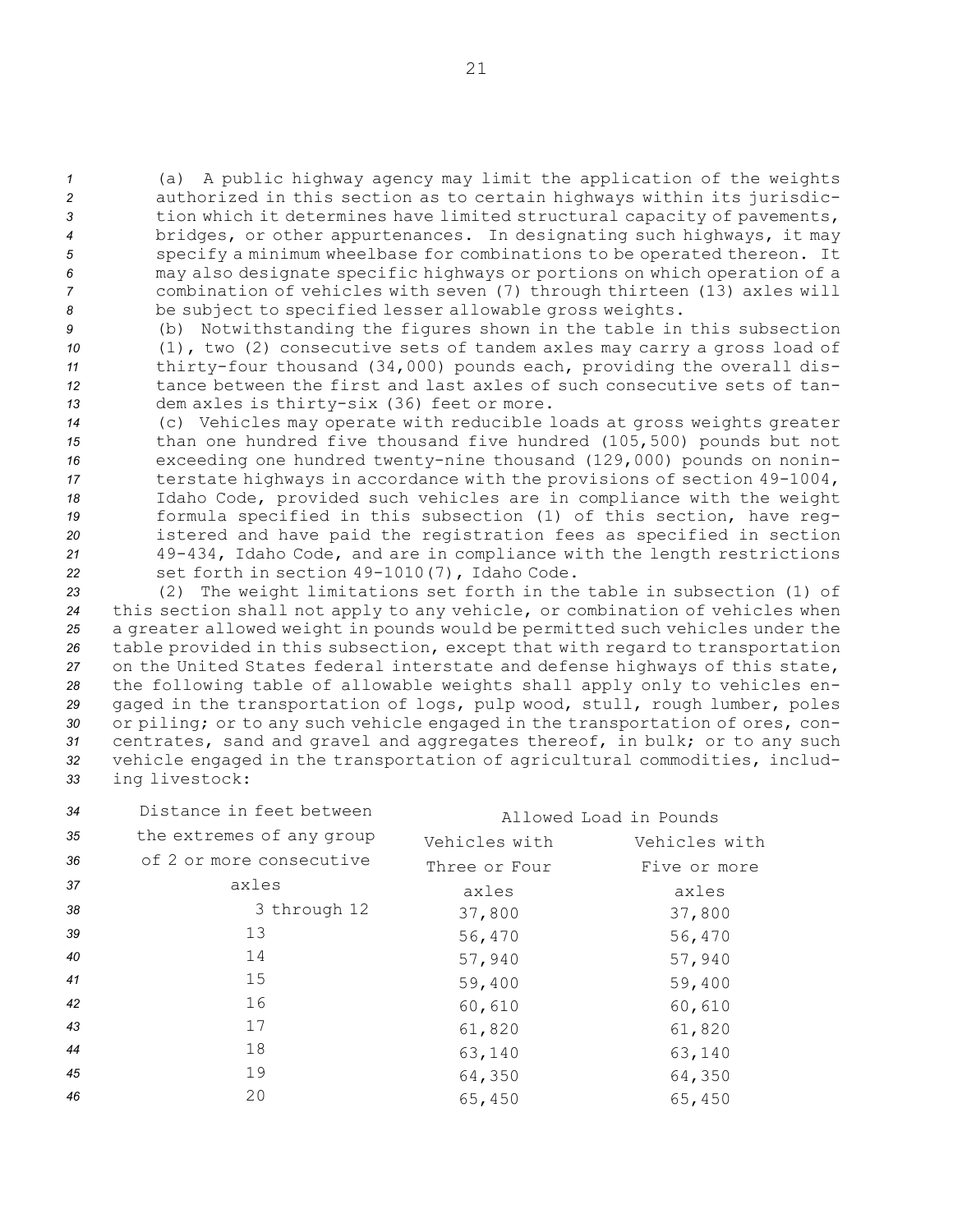| 1              | Distance in feet between  |               | Allowed Load in Pounds |
|----------------|---------------------------|---------------|------------------------|
| $\overline{c}$ | the extremes of any group | Vehicles with | Vehicles with          |
| 3              | of 2 or more consecutive  | Three or Four | Five or more           |
| 4              | axles                     | axles         | axles                  |
| 5              | 21                        | 66,000        | 66,330                 |
| 6              | 22                        | 66,000        | 67,250                 |
| $\overline{7}$ | 23                        | 66,000        | 67,880                 |
| 8              | 24                        | 66,000        | 68,510                 |
| 9              | 25                        | 66,000        | 69,150                 |
| 10             | 26                        | 66,000        | 69,770                 |
| 11             | 27                        | 66,000        | 70,400                 |
| 12             | 28                        | 66,000        | 70,950                 |
| 13             | 29                        | 66,000        | 71,500                 |
| 14             | 30                        | 66,000        | 72,050                 |
| 15             | 31                        |               | 72,600                 |
| 16             | 32                        |               | 73,150                 |
| 17             | 33                        |               | 73,700                 |
| 18             | 34                        |               | 74,250                 |
| 19             | 35                        |               | 74,800                 |
| 20             | 36                        |               | 75,350                 |
| 21             | 37                        |               | 75,900                 |
| 22             | 38                        |               | 76,450                 |
| 23             | 39                        |               | 77,000                 |
| 24             | 40                        |               | 77,550                 |
| 25             | $4\,1$                    |               | 78,100                 |
| 26             | 42                        |               | 78,650                 |
| 27             | 43 and over               |               | 79,000                 |

 The weight allowances provided in this subsection do not apply if the total gross weight of <sup>a</sup> vehicle or combination of vehicles is intended to exceed seventy-nine thousand (79,000) pounds as declared by the operator. When the provisions of this subsection are applicable to <sup>a</sup> vehicle or combination of vehicles, it shall be <sup>a</sup> violation of the provisions of this subsection if that vehicle or combination of vehicles exceeds the weights specified in this table.

 (3) In determining the gross weight of <sup>a</sup> vehicle or the gross weight of any two (2) or more consecutive axles under subsection (1) or (2) or (9) of this section, the total gross weight of the vehicle or combination of vehi- cles or the gross weight of any two (2) or more consecutive axles shall be the sum of the axle weights.

 For the purposes of this chapter the gross weight of <sup>a</sup> vehicle or the gross weight of any two (2) or more consecutive axles may be determined by accumulatively adding the separate weights of individual axles and tandem axles or groups of axles to determine gross weight. The results of any weigh-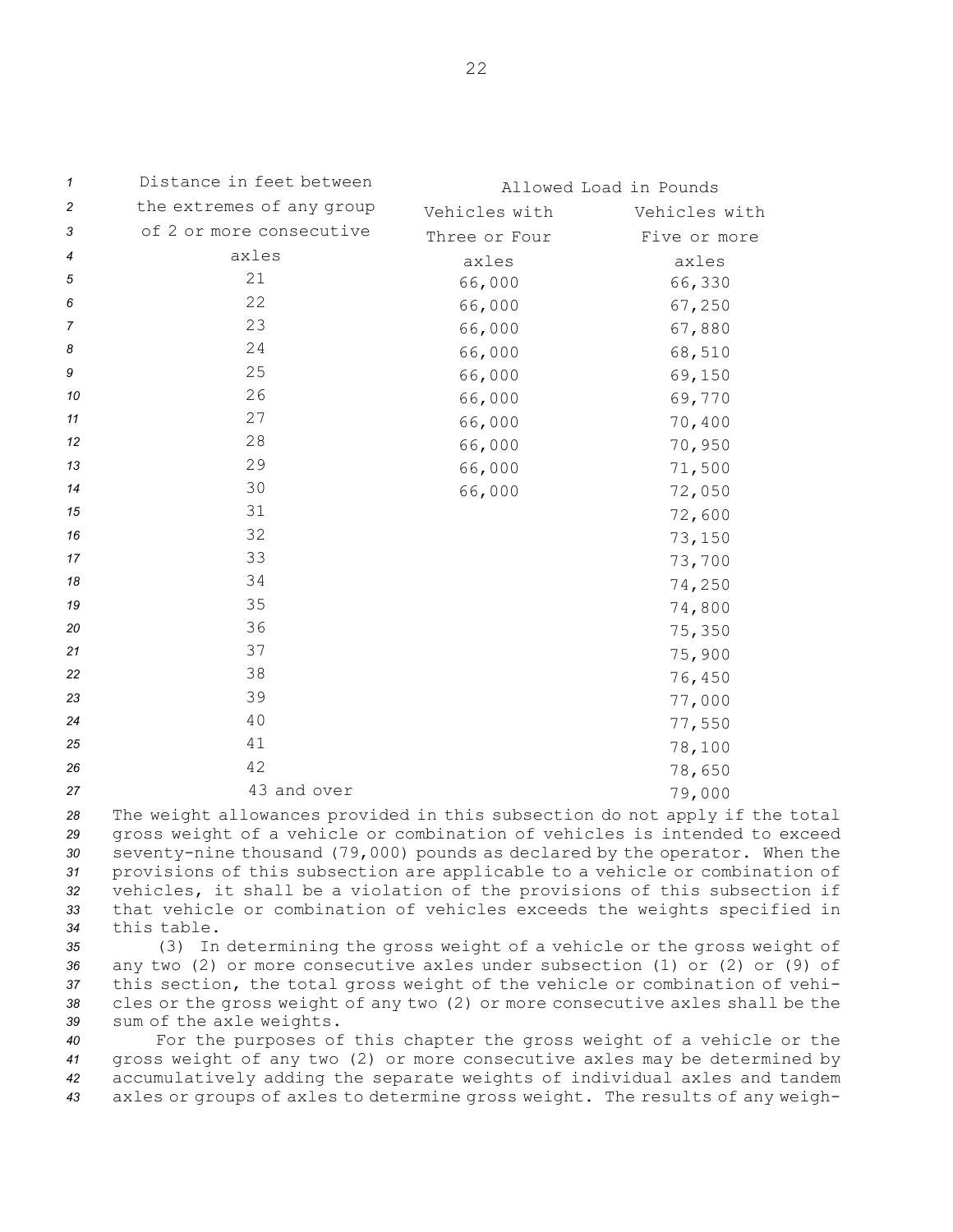*<sup>1</sup>* ing at <sup>a</sup> temporary or permanent port of entry and the records relating to the *<sup>2</sup>* calibration and accuracy of any scale at <sup>a</sup> temporary or permanent port of en-

*<sup>3</sup>* try shall be admissible in any proceeding in this state. In order to prove <sup>a</sup> *<sup>4</sup>* violation of the provisions of this section the state must show that:

*<sup>5</sup>* (a) The sum of the axle weights exceeds what is allowable under the pro-*6* visions of subsection (1) or (2) or (9) of this section;

 (b) The scale involved in the weighing was at the time of weighing cali- brated in conformity with and met the accuracy requirements of the stan- dards for the enforcement of traffic and highway laws as set forth in the latest edition of handbook 44 of the national institute of standards and technology;

 (c) Weights of individual axles or axles within <sup>a</sup> commonly suspended group of axles supported by <sup>a</sup> mechanical system designed to distribute equal wheel loads to individual axles in the group were utilized only to determine gross weights of that group of axles, and that any further evaluation of gross weights of combinations of axles considered only the accumulated gross weight of each such commonly suspended group of *18* axles.

*<sup>19</sup>* (4) In applying the weight limitations imposed in this section, <sup>a</sup> vehi-*<sup>20</sup>* cle or combination of vehicles must comply exclusively with the weight limi-*<sup>21</sup>* tations in either subsection (1) or (2) or (9) of this section.

 (5) In applying the weight limitations imposed in this section, the distance between axles shall be measured to the nearest even foot. When <sup>a</sup> fraction is exactly one-half (1/2) foot the next larger whole number shall *25* be used.

 (6) The limitations imposed in this section are in addition and supple- mental to all other laws imposing limitations upon the size and weight of ve- hicles. Further, single axles within groups of axles are subject to the pro- visions and limitations of this chapter. Single axles within groups of axles may be weighed and evaluated separately.

 (7) Notwithstanding the other provisions of this chapter, no vehicle, motor vehicle, trailer and/or semitrailer, or combination thereof, may be operated on the public highways of the state under loads which would result in the withholding of funds by operation of controlling federal law as pro-vided in the Federal Aid Highway Act of 1956, as amended.

 (8) Except as provided herein, no vehicle or combination of vehicles may proceed past the place of weighing at temporary or permanent ports of entry or checking stations when: the weight of <sup>a</sup> single axle exceeds the maximum limitations set forth herein by two thousand (2,000) pounds or more; the weight of <sup>a</sup> combination of axles, or gross vehicle weight exceeds the maximum allowable weight as set forth herein by seven percent (7%) or more. Vehicles or combinations of vehicles which exceed the weight limitations set forth herein shall be required to be brought into compliance with applicable weight limitations contained within this subsection at the place of weighing prior to continuing, except those vehicles or combinations of vehicles which are transporting loads which, in the determination of the board or other proper authorities in charge of or having jurisdiction over <sup>a</sup> highway, are deemed unsafe or impractical to bring into compliance at the place of weigh- ing, and except those vehicles which do not exceed fifteen percent (15%) over maximum axle and axle group weights set forth in this section. Vehicles or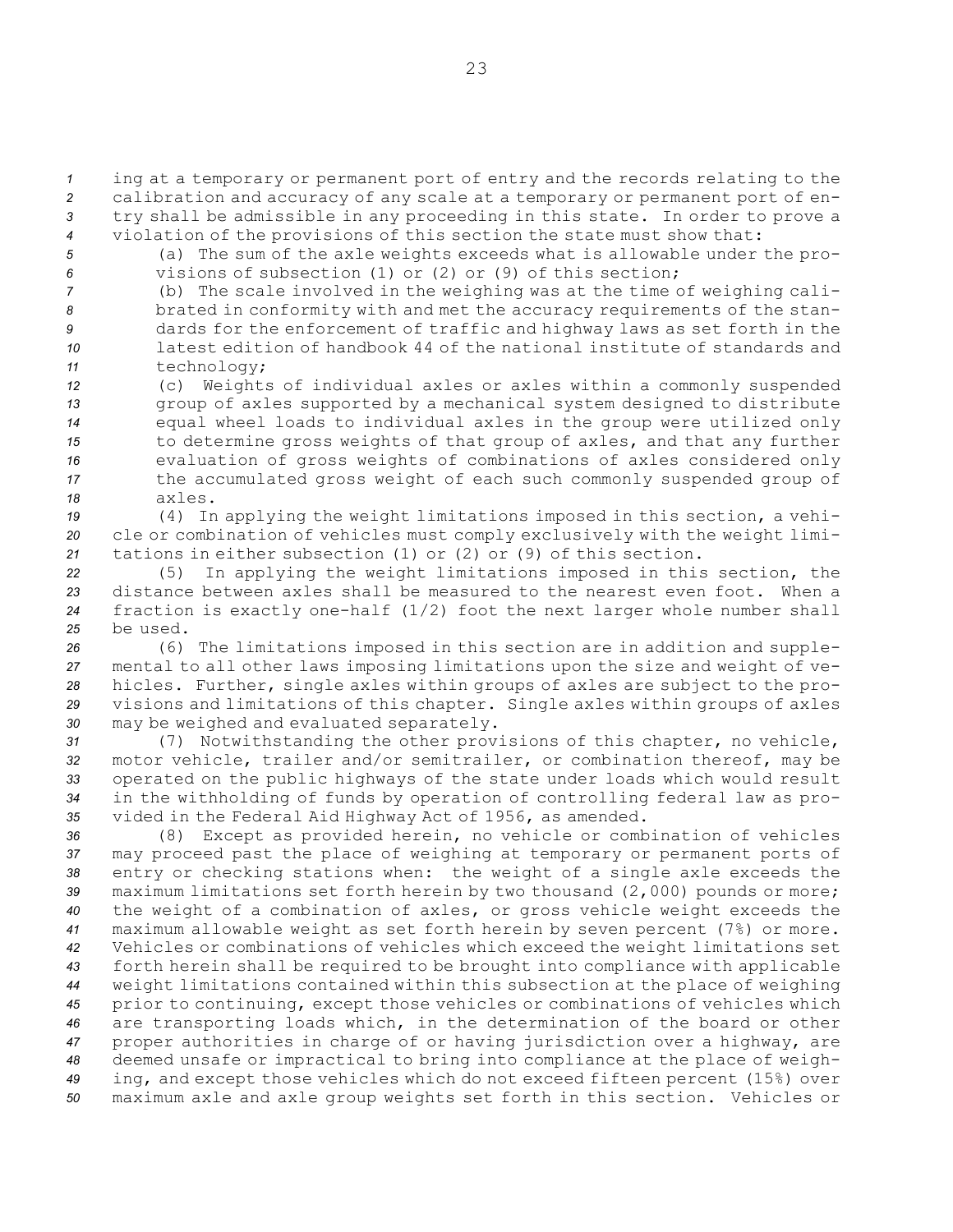*<sup>1</sup>* combinations of vehicles transporting loads in this latter category shall *<sup>2</sup>* obtain <sup>a</sup> travel authorization to the nearest place of safe unloading, load *<sup>3</sup>* adjustment or other means of legalization.

- *<sup>4</sup>* (a) Neither the state of Idaho or its employees, nor any authority and *<sup>5</sup>* its employees in charge of or having jurisdiction over <sup>a</sup> highway, shall *<sup>6</sup>* be held liable for personal injury or property damage resulting from the *<sup>7</sup>* requirements of section 49-1001(8), Idaho Code.
- *<sup>8</sup>* (b) The fee for <sup>a</sup> travel authorization as set forth above shall be fifty *<sup>9</sup>* dollars (\$50.00) and shall be on <sup>a</sup> form prescribed by the board or other *<sup>10</sup>* proper authorities, and shall not be construed as contributing to <sup>a</sup> re-*<sup>11</sup>* duction in the penalties prescribed in section 49-1013, Idaho Code.
- *<sup>12</sup>* (c) The board or other proper authorities in charge of or having juris-*<sup>13</sup>* diction over <sup>a</sup> highway shall adopt and enforce administrative rules as *<sup>14</sup>* may be necessary to carry out the provisions of this section.
- *<sup>15</sup>* (9) For vehicles on all highways except the United States federal in-*<sup>16</sup>* terstate and defense highways of this state, the following table shall ap-*<sup>17</sup>* ply:

| 18 | Distance in feet between  |               | Allowed Load in Pounds |
|----|---------------------------|---------------|------------------------|
| 19 | the extremes of any group | Vehicles with | Vehicles with          |
| 20 | of 2 or more consecutive  | Three or Four | Five or more           |
| 21 | axles                     | axles         | axles                  |
| 22 | 3 through 12              | 37,800        | 37,800                 |
| 23 | 13                        | 56,470        | 56,470                 |
| 24 | 14                        | 57,940        | 57,940                 |
| 25 | 15                        | 59,400        | 59,400                 |
| 26 | 16                        | 60,610        | 60,610                 |
| 27 | 17                        | 61,820        | 61,820                 |
| 28 | 18                        | 63,140        | 63,140                 |
| 29 | 19                        | 64,350        | 64,350                 |
| 30 | 20                        | 65,450        | 65,450                 |
| 31 | 21                        | 66,000        | 66,330                 |
| 32 | 22                        | 66,000        | 67,250                 |
| 33 | 23                        | 66,000        | 67,880                 |
| 34 | 24                        | 66,000        | 68,510                 |
| 35 | 25                        | 66,000        | 69,150                 |
| 36 | 26                        | 66,000        | 69,770                 |
| 37 | 27                        | 66,000        | 70,400                 |
| 38 | 28                        | 66,000        | 70,950                 |
| 39 | 29                        | 66,000        | 71,500                 |
| 40 | 30                        | 66,000        | 72,050                 |
| 41 | 31                        |               | 72,600                 |
| 42 | 32                        |               | 73,150                 |
| 43 | 33                        |               | 73,700                 |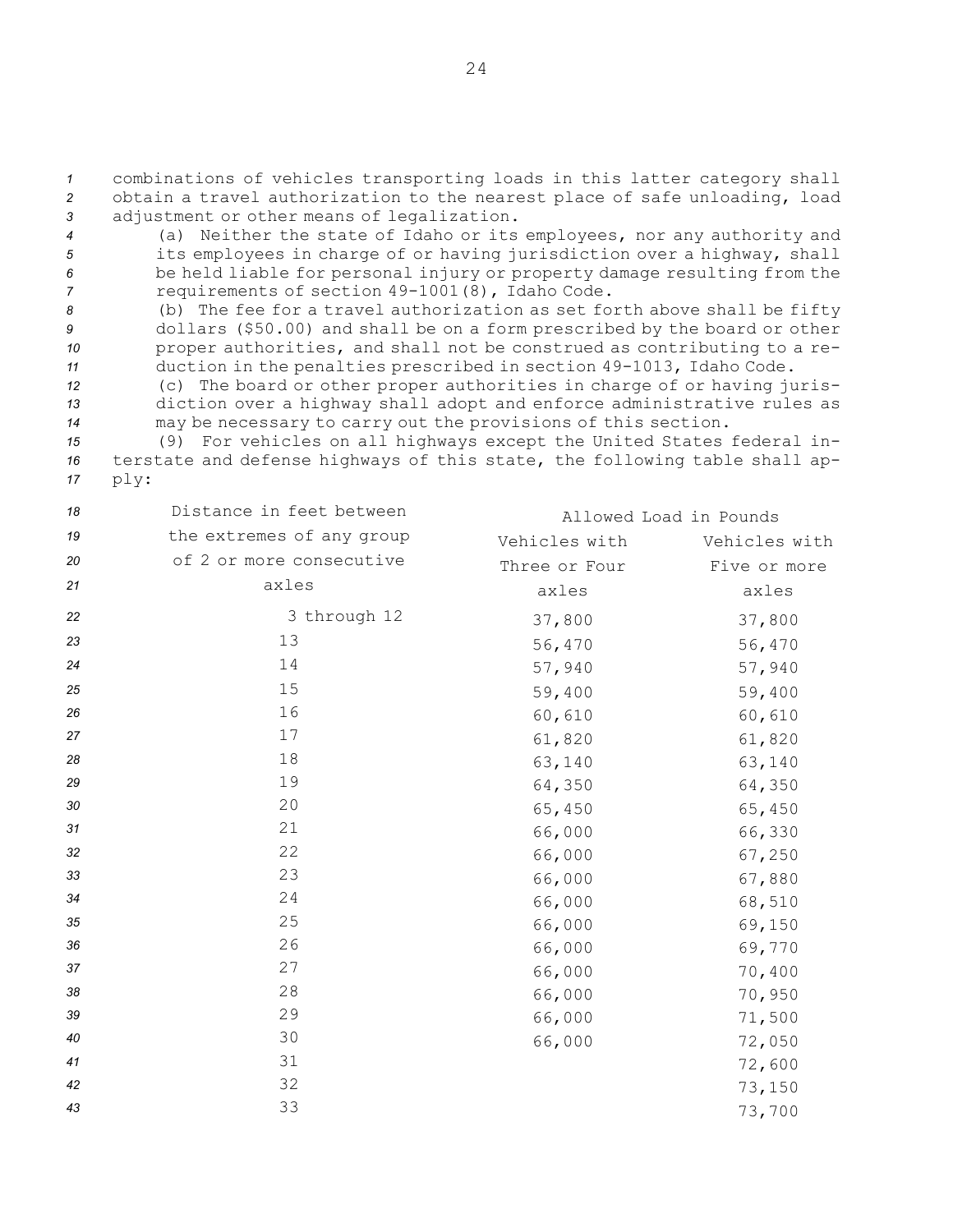| $\mathcal I$         | Distance in feet between                                                                                                                                                                                                                                                                                                | Allowed Load in Pounds |               |
|----------------------|-------------------------------------------------------------------------------------------------------------------------------------------------------------------------------------------------------------------------------------------------------------------------------------------------------------------------|------------------------|---------------|
| 2                    | the extremes of any group                                                                                                                                                                                                                                                                                               | Vehicles with          | Vehicles with |
| 3                    | of 2 or more consecutive                                                                                                                                                                                                                                                                                                | Three or Four          | Five or more  |
| 4                    | axles                                                                                                                                                                                                                                                                                                                   | axles                  | axles         |
| 5                    | 34                                                                                                                                                                                                                                                                                                                      |                        | 74,250        |
| 6                    | 35                                                                                                                                                                                                                                                                                                                      |                        | 74,800        |
| 7                    | 36                                                                                                                                                                                                                                                                                                                      |                        |               |
| 8                    | 37                                                                                                                                                                                                                                                                                                                      |                        | 75,350        |
|                      |                                                                                                                                                                                                                                                                                                                         |                        | 75,900        |
| 9                    | 38                                                                                                                                                                                                                                                                                                                      |                        | 76,450        |
| 10                   | 39                                                                                                                                                                                                                                                                                                                      |                        | 77,000        |
| 11                   | 40                                                                                                                                                                                                                                                                                                                      |                        | 77,550        |
| 12                   | 41                                                                                                                                                                                                                                                                                                                      |                        | 78,100        |
| 13                   | 42                                                                                                                                                                                                                                                                                                                      |                        | 78,650        |
| 14                   | 43 and over                                                                                                                                                                                                                                                                                                             |                        | 80,000        |
| 15<br>16<br>17<br>18 | The weight allowances provided in this subsection do not apply if the total<br>gross weight of a vehicle or combination of vehicles is intended to exceed<br>eighty thousand (80,000) pounds as declared by the operator. When the pro-<br>visions of this subsection are applicable to a vehicle or combination of ve- |                        |               |
| 19                   | hicles, it shall be a violation of the provisions of this subsection if that                                                                                                                                                                                                                                            |                        |               |
| 20                   | vehicle or combination of vehicles exceeds the weights specified in this ta-                                                                                                                                                                                                                                            |                        |               |
| 21                   | ble.                                                                                                                                                                                                                                                                                                                    |                        |               |
| 22<br>23             | (10) When owned by or under contract to or under authority of a city,<br>county, or state agency, refuse/sanitation trucks transporting refuse may                                                                                                                                                                      |                        |               |
| 24                   | be operated on public highways in accordance with the weights allowed in                                                                                                                                                                                                                                                |                        |               |
| 25                   | subsection (9) of this section, except that such trucks equipped with single                                                                                                                                                                                                                                            |                        |               |
| 26                   | rear axles are allowed twenty-four thousand (24,000) pounds on that single                                                                                                                                                                                                                                              |                        |               |
| 27                   | rear axle when specifically authorized by the public highway agency govern-                                                                                                                                                                                                                                             |                        |               |
| 28                   | ing the highways over which the refuse/sanitation truck is operating and                                                                                                                                                                                                                                                |                        |               |
| 29                   | provided the following conditions are met:                                                                                                                                                                                                                                                                              |                        |               |
| 30<br>31             | (a) The weight allowances provided for in this subsection shall not ap-<br>ply to the United States federal interstate and defense highways of the                                                                                                                                                                      |                        |               |
| 32                   | state; and                                                                                                                                                                                                                                                                                                              |                        |               |
| 33                   | (b) The owner or operator has paid an annual operating fee for a per-                                                                                                                                                                                                                                                   |                        |               |
| 34                   | mit, not to exceed fifty dollars (\$50.00) per refuse/sanitation truck                                                                                                                                                                                                                                                  |                        |               |
| 35                   | to each public agency governing the public highways over which the                                                                                                                                                                                                                                                      |                        |               |
| 36                   | refuse/sanitation truck operates. The permit shall be carried in the                                                                                                                                                                                                                                                    |                        |               |
| 37                   | refuse/sanitation truck. The permit fee may be waived by a public                                                                                                                                                                                                                                                       |                        |               |
| 38                   | agency for refuse/sanitation trucks operated over public highways un-                                                                                                                                                                                                                                                   |                        |               |
| 39<br>40             | der that agency's jurisdiction.<br>(11) Variable load suspension axles shall meet the following criteria                                                                                                                                                                                                                |                        |               |
| 41                   | in order to be included in the computation of gross vehicle or axle weight                                                                                                                                                                                                                                              |                        |               |
| 42                   | limits for vehicles under the provisions of this section:                                                                                                                                                                                                                                                               |                        |               |
| 43                   | (a) The deployment control switch for such axles may be located inside                                                                                                                                                                                                                                                  |                        |               |
| 44                   | of the driver's compartment but the pressure regulator valve for the op-                                                                                                                                                                                                                                                |                        |               |
| 45                   | eration of pressure on the pavement shall be located outside of and in-                                                                                                                                                                                                                                                 |                        |               |
| 46                   | accessible to the driver's compartment.                                                                                                                                                                                                                                                                                 |                        |               |